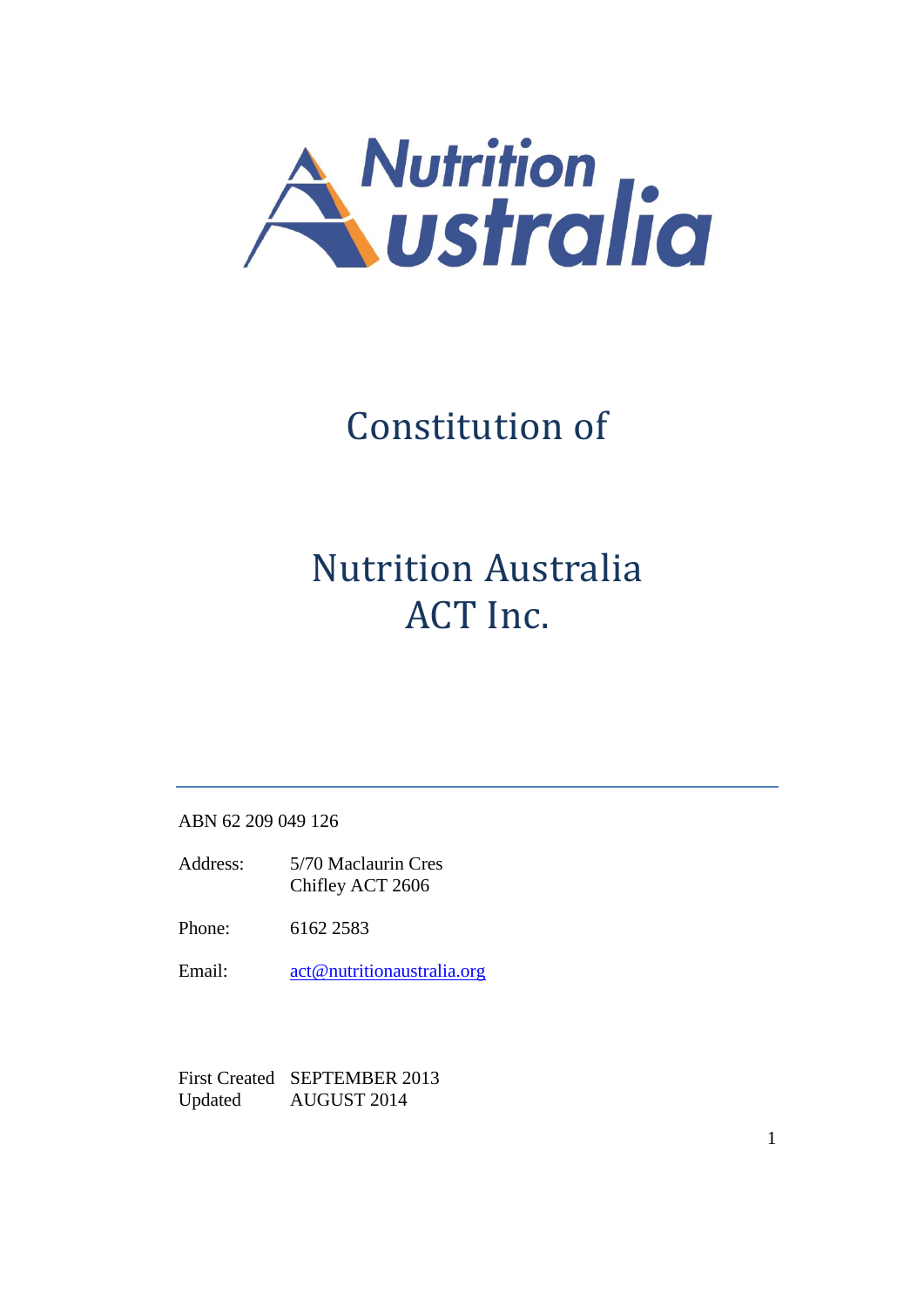# **Contents**

| 1.0  |                                                                      |  |
|------|----------------------------------------------------------------------|--|
| 2.0  |                                                                      |  |
| 3.0  |                                                                      |  |
| 3.1  |                                                                      |  |
| 3.2  |                                                                      |  |
| 3.3  |                                                                      |  |
| 4.0  |                                                                      |  |
| 4.1  |                                                                      |  |
| 5.0  |                                                                      |  |
| 5.1  |                                                                      |  |
| 5.2  |                                                                      |  |
| 5.3  |                                                                      |  |
| 5.4  |                                                                      |  |
| 5.5  |                                                                      |  |
| 5.6  |                                                                      |  |
| 5.7  |                                                                      |  |
| 5.8  |                                                                      |  |
| 5.9  |                                                                      |  |
| 6.0  |                                                                      |  |
| 6.1  |                                                                      |  |
| 6.2  | Appointment of directors to Australian Nutrition Foundation Inc.  14 |  |
| 6.3  |                                                                      |  |
| 6.4  |                                                                      |  |
| 6.5  |                                                                      |  |
| 6.6  |                                                                      |  |
| 6.7  |                                                                      |  |
| 6.8  |                                                                      |  |
| 6.9  |                                                                      |  |
| 6.10 |                                                                      |  |
| 6.11 |                                                                      |  |
| 6.12 |                                                                      |  |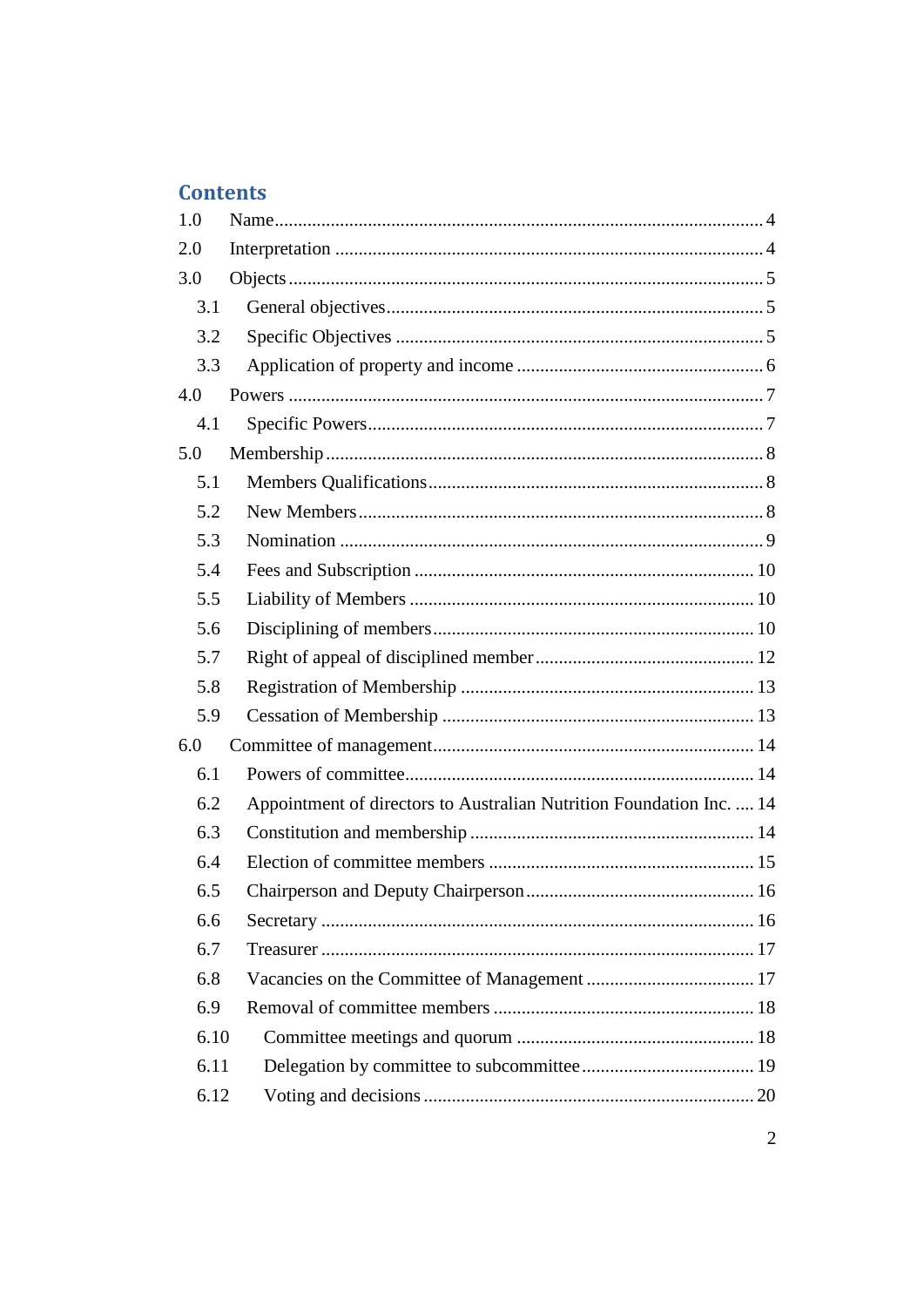| 7.0  |                                                        |  |
|------|--------------------------------------------------------|--|
| 7.1  |                                                        |  |
| 7.2  | Annual general meetings—calling of and business at  21 |  |
| 7.3  |                                                        |  |
| 7.4  |                                                        |  |
| 7.5  |                                                        |  |
| 7.6  |                                                        |  |
| 7.7  |                                                        |  |
| 7.8  |                                                        |  |
| 7.9  |                                                        |  |
| 7.10 |                                                        |  |
| 8.0  |                                                        |  |
| 8.1  |                                                        |  |
| 8.2  |                                                        |  |
| 8.3  |                                                        |  |
| 8.4  |                                                        |  |
| 9.0  |                                                        |  |
| 10.0 |                                                        |  |
| 11.0 |                                                        |  |
| 12.0 |                                                        |  |
| 13.0 |                                                        |  |
| 14.0 |                                                        |  |
| 15.0 |                                                        |  |
| 16.0 |                                                        |  |
| 17.0 |                                                        |  |
|      |                                                        |  |
|      |                                                        |  |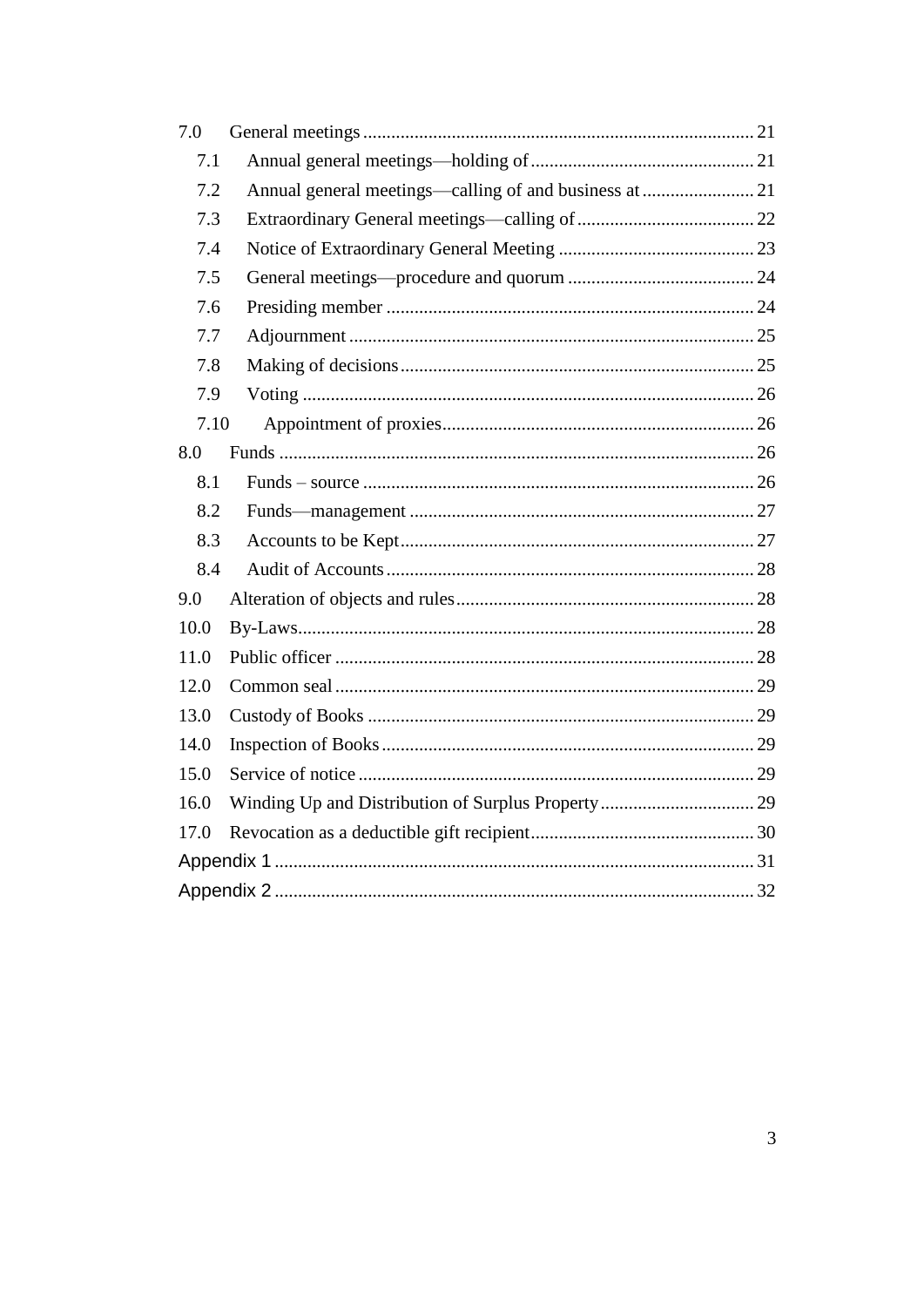## <span id="page-3-0"></span>**1.0 Name**

<span id="page-3-1"></span>1.1. The name of the incorporated association is Nutrition Australia ACT Inc. (the Association)

#### **2.0 Interpretation**

In these Rules, unless the contrary intention appears:-

*Annual General meeting* is the meeting of the association held under section 68 or 69 of the Act.

*Association* means Nutrition Australia ACT Inc.

*Chairperson* means in relation to the proceedings at a Committee Meeting or General Meeting, the person presiding at the Committee Meeting or General meeting.

*Committee,* in relation to an association, means the committee of the association established under section 60 of the Act.

*Committee member* means an appointed person to the Committee.

*Financial year* means the year ending on 31<sup>st</sup> December annually.

*General meeting* means a meeting to which all members are invited other than the Annual General meeting.

*Member* means a person who has been admitted to any class of member, ordinary member, student member or life member of the association.

*Nutrition professional* means a person having such tertiary education qualifications and or experience in nutrition as determined from time to time by the Nutrition Australia ACT Inc.

*Rules* means the rules that are, under section 31 of the Act, the rules of the association.

*The Act* means the Associations Incorporation Act, 1991. Of the Australian Capital Territory.

*ANF* means The Australian Nutrition Foundation Inc, an incorporated association registered in the ACT.

*The regulation* means regulations under the Act.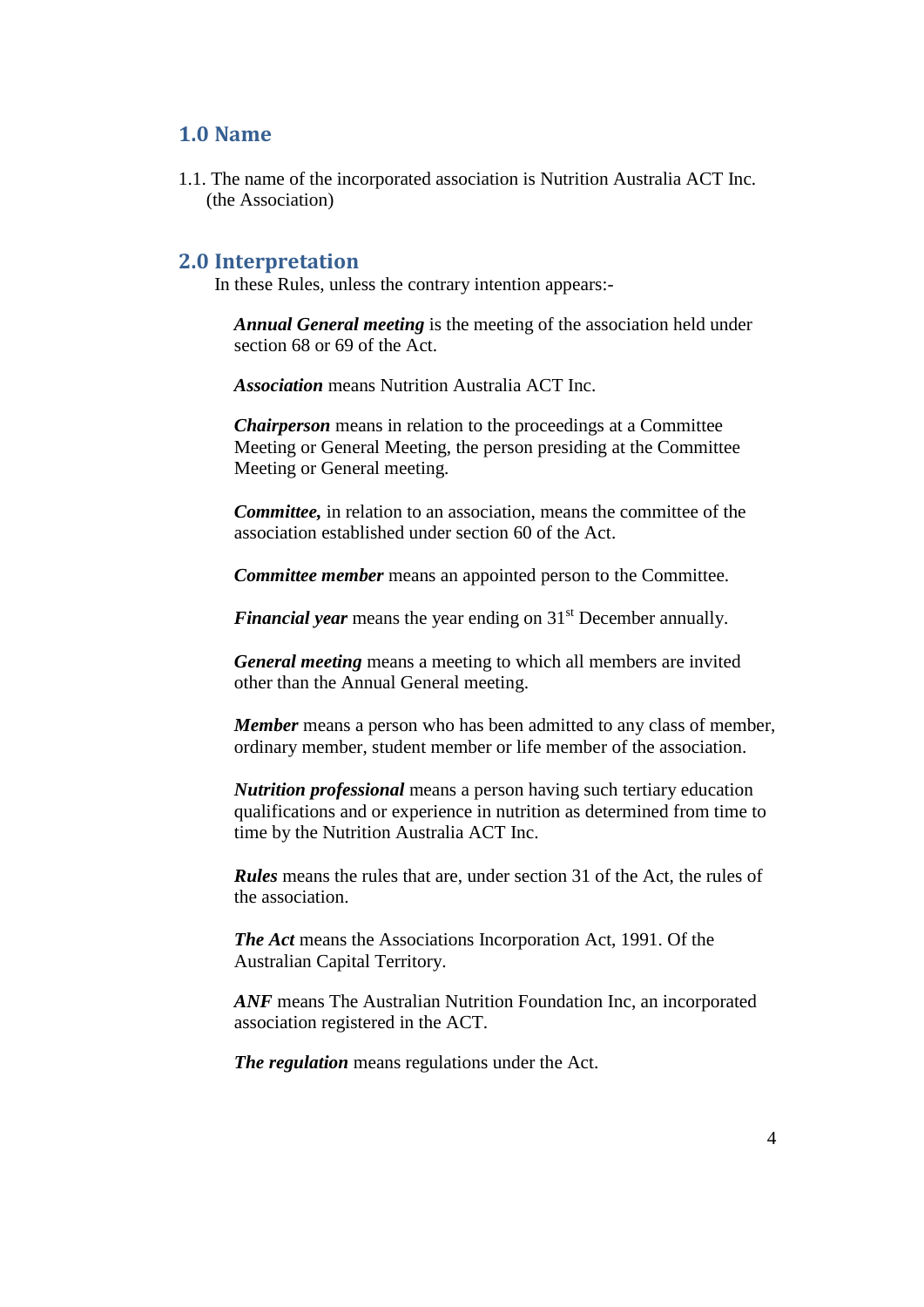## <span id="page-4-1"></span><span id="page-4-0"></span>**3.0 Objects**

#### **3.1 General objectives**

- 3.1.1 To be an independent and authoritative body that aims to promote the health and wellbeing of the ACT people by encouraging them to make informed food choices.
- 3.1.2 This goal will be achieved by applying current evidence based on scientific principles and knowledge related to human nutrition and dietetics, food science and technology to services and programs delivered by the association.
- 3.1.3 To promote the prevention and/or control of lifestyle related diseases associated with overweight and obesity such as Type2 diabetes, cardiovascular disease and some cancers.
- 3.1.4 To be ACT's leading nutrition advocate in promoting health.

#### <span id="page-4-2"></span>**3.2 Specific Objectives**

Without limiting 3.1 of these rules, the objects of the association shall also include:

- 3.2.1 To advance the science of nutrition and its application with reference to:
	- a) The current nutritional status of the Australian people;
	- b) Changes in food habits in relation to health and wellbeing to reduce the risk of disease related to overweight/obesity and under-nutrition;
	- c) The application of food and nutrition in the prevention and treatment of diseases associated with the obesity and malnutrition;
	- d) Changes in foods produced by developments in technology and agriculture and industry;
	- e) The application of information and education programs within schools, non-government organisations and general community.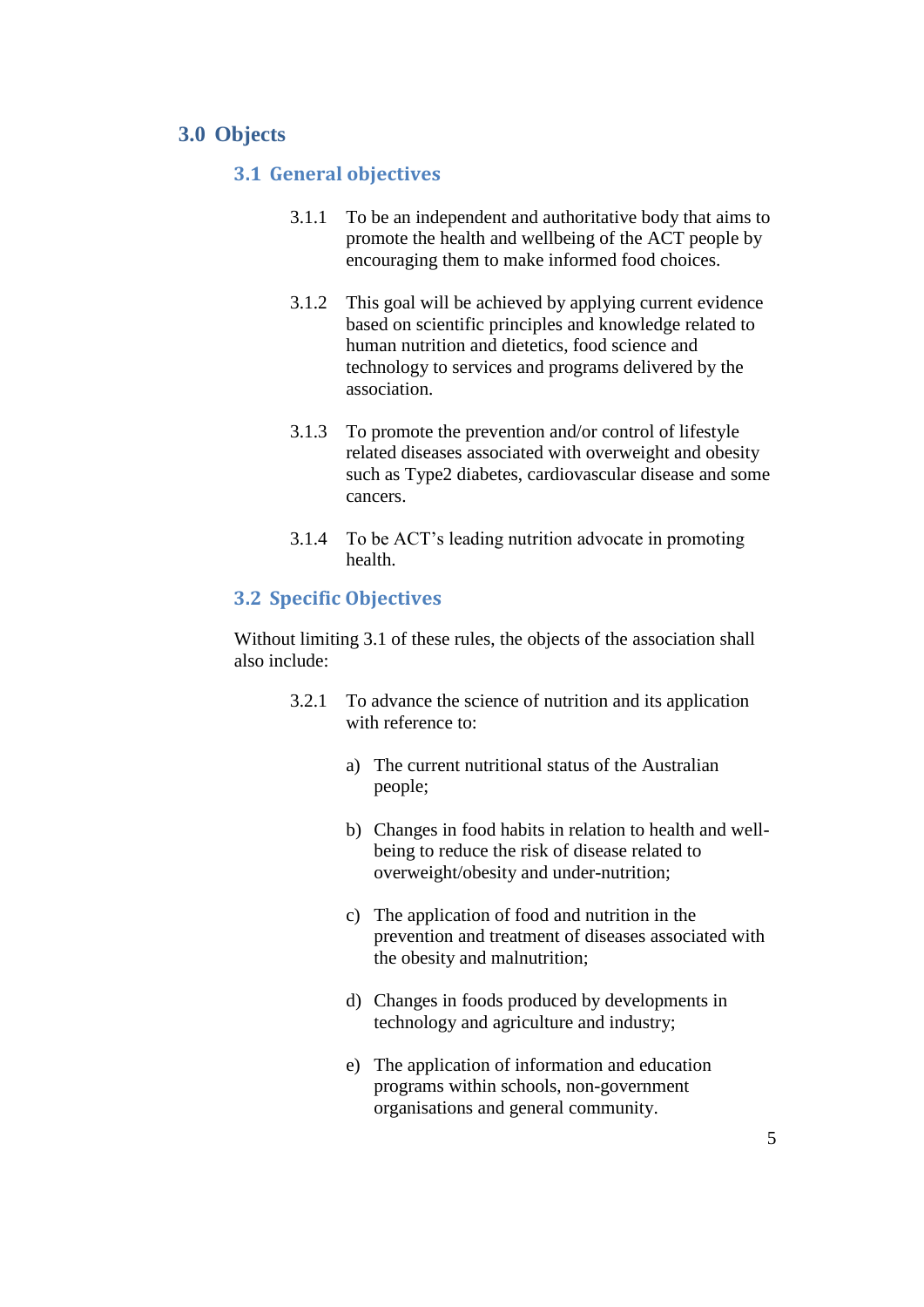- 3.2.2 To acquire and disseminate knowledge of nutritional science and the means of communicating nutritional knowledge to the community.
- 3.2.3 To encourage optimal health and increase awareness in the community of principles of human nutrition and dietetics.
- 3.2.4 To encourage the application of these principles by groups and individuals such as:
	- a) medical practitioners, health professionals and health services;
	- b) educators and educational authorities;
	- c) the food industry;
	- d) persons responsible for food services outside of the home;
	- e) the media;
	- f) consumer groups, families and individuals;
- 3.2.5 To encourage innovation in the dissemination of nutritional knowledge
- 3.2.6 To be closely affiliated with The Australian Nutrition Foundation Inc. and its associated divisions across Australia
- 3.2.7 To liaise with The Australian Nutrition Foundation Inc. in devising policies for implementation of the association's objects.

#### <span id="page-5-0"></span>**3.3 Application of property and income**

The property and income of the association shall be applied towards the promotion of the objects of the association and no part of that property or income may be paid or otherwise distributed, directly or indirectly, to members, except in good faith in the promotion of those objects.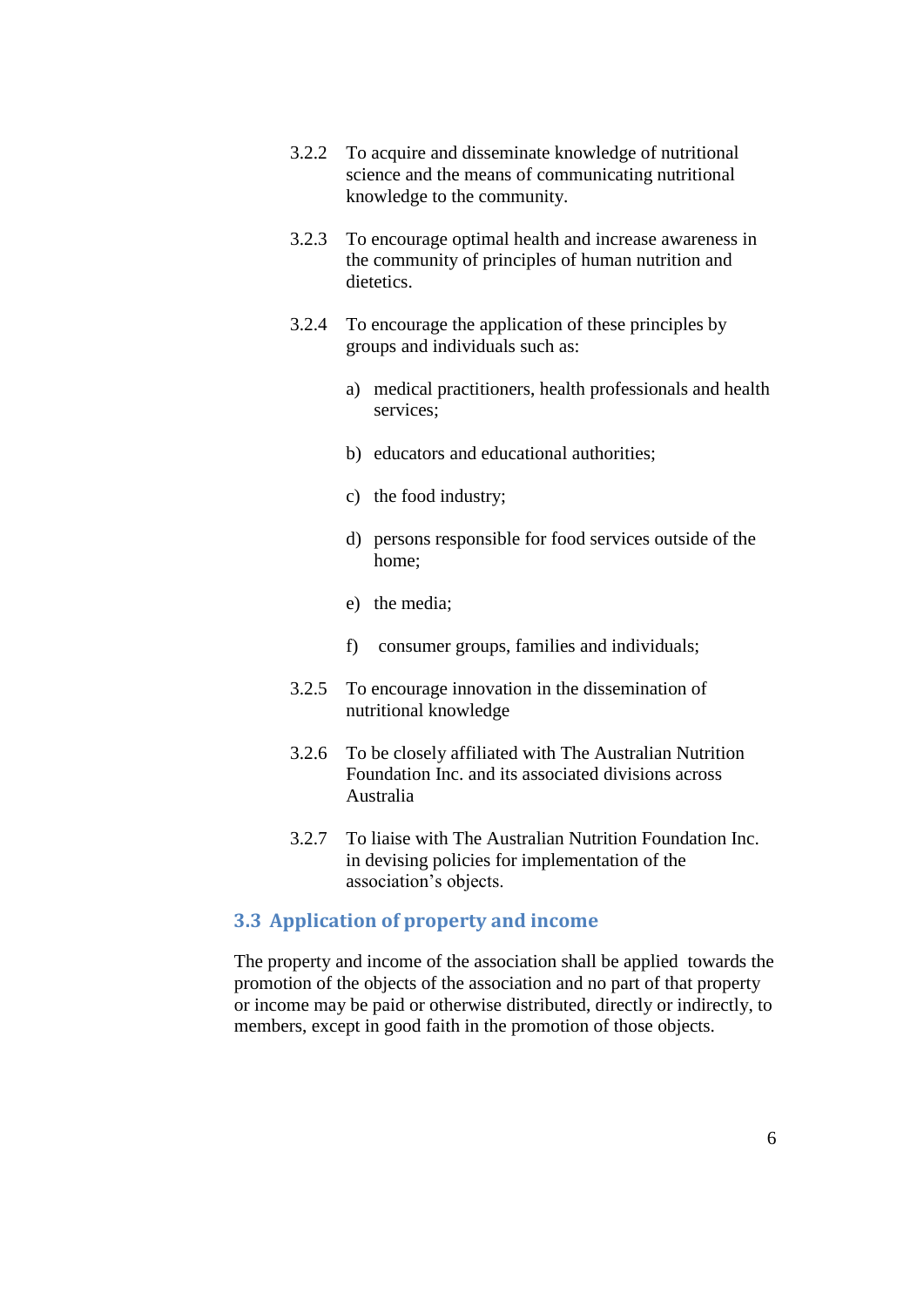## <span id="page-6-1"></span><span id="page-6-0"></span>**4.0 Powers**

#### **4.1 Specific Powers**

For the purpose of carrying out the objectives the Association may:

- 4.1.1 Produce and issue publications to members and the public;
- 4.1.2 Encourage, arrange for, promote, establish and support facilities for providing advice on nutritional matters to members or sections of the ACT public;
- 4.1.3 Advise and co-operate with research workers and institutions on matters relevant to nutrition;
- 4.1.4 Accept monies by way of grants, gifts, bequests or otherwise, for any one or more of the objects or purposes of the association;
- 4.1.5 Acquire, hold, deal with, and dispose of any real or personal property;
- 4.1.6 Insure against all risks, liabilities, eventualities as may seem advisable and apply the proceeds of any claim under any insurance in such a manner for such purposes as shall be thought fit.
- 4.1.7 Open and operate bank accounts;
- 4.1.8 Invest its money:
	- a) In any security in which trust monies may lawfully be invested; or
	- b) In any other manner authorised by the Rules of the association;
- 4.1.9 Borrow money upon such terms and conditions as the Association thinks fit;
- 4.1.10 Give such security for the discharge of liabilities incurred by the association as the association thinks fit;
- 4.1.11 Appoint agents to transact any business of the association on its behalf;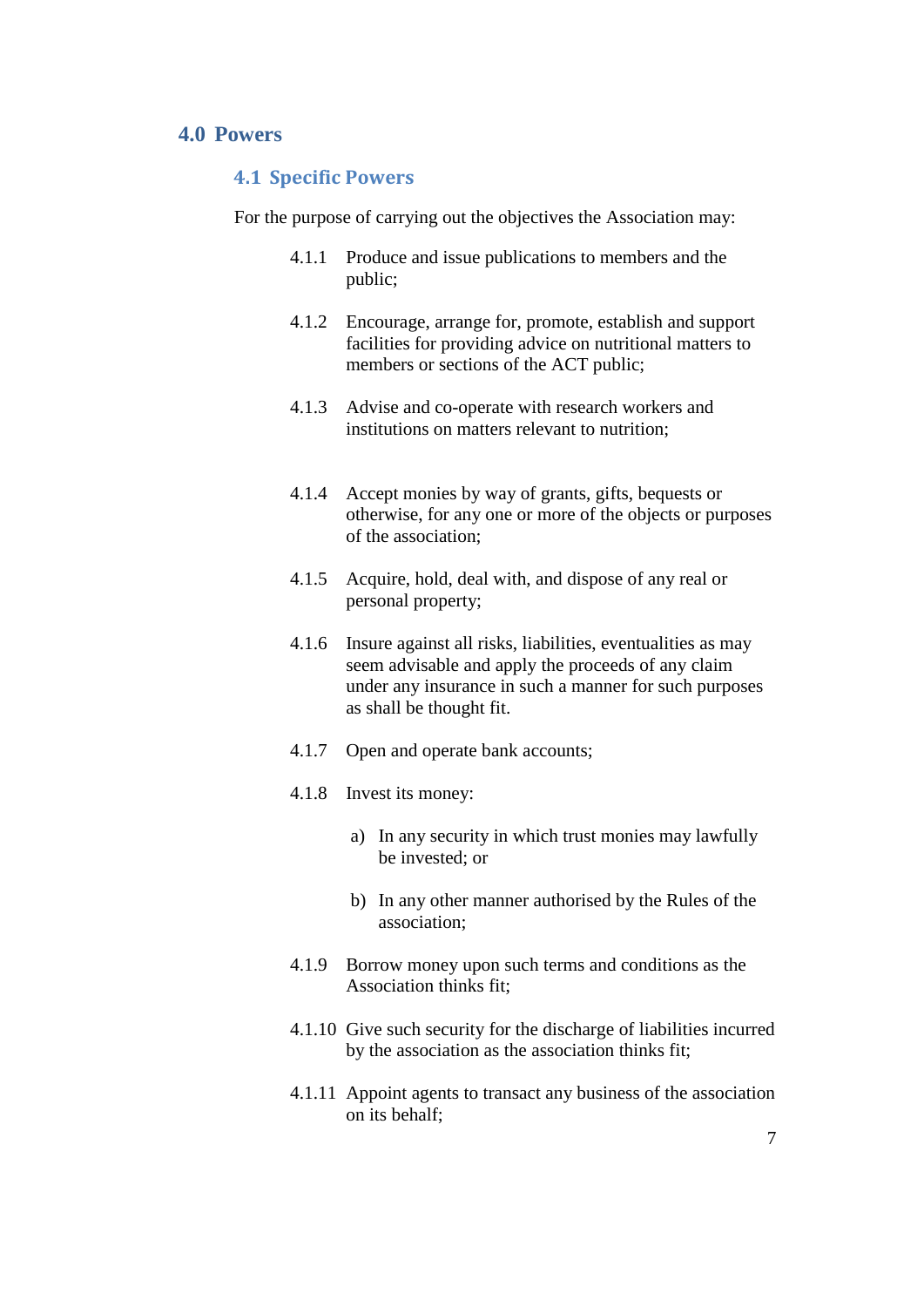- 4.1.12 Enter into any other contract it considers necessary or desirable;
- 4.1.13 May act as trustee and accept and hold real and personal property upon trust, but does not have power to do any act or thing as a trustee that, if done otherwise than as a trustee, would contravene this act or the rules;
- 4.1.14 Employ such people and organisations as may be deemed necessary and pay such remuneration and benefits to such persons and organisations as may be deemed reasonable and proper.

## <span id="page-7-1"></span><span id="page-7-0"></span>**5.0 Membership**

#### **5.1 Members Qualifications**

- 5.1.1 A person is qualified to be a member if
	- a) the person is a person mentioned in the Act, section 21 (2) (a) or (b) and has not ceased to be a member of the association at any time after incorporation of the association under the Act; or
	- b) the person
		- i) has been nominated for membership in accordance with subsection 5.3.1; and
		- ii) has been approved for membership of the association by the committee of the association.
- 5.1.2 Subject to their agreement to be bound by these Rules, the members of The Australian Nutrition Foundation Inc. (ANF) who are resident in the ACT as at the date of the incorporation of the Association will automatically become members of the association unless she/he indicates in writing to the Secretary that she/he does not wish to be a member of the Association.

#### <span id="page-7-2"></span>**5.2 New Members**

- 5.2.1 Membership of the association is open as follows:
	- a) Members of ANF subject to the member's agreement to be bound by these rules, a member of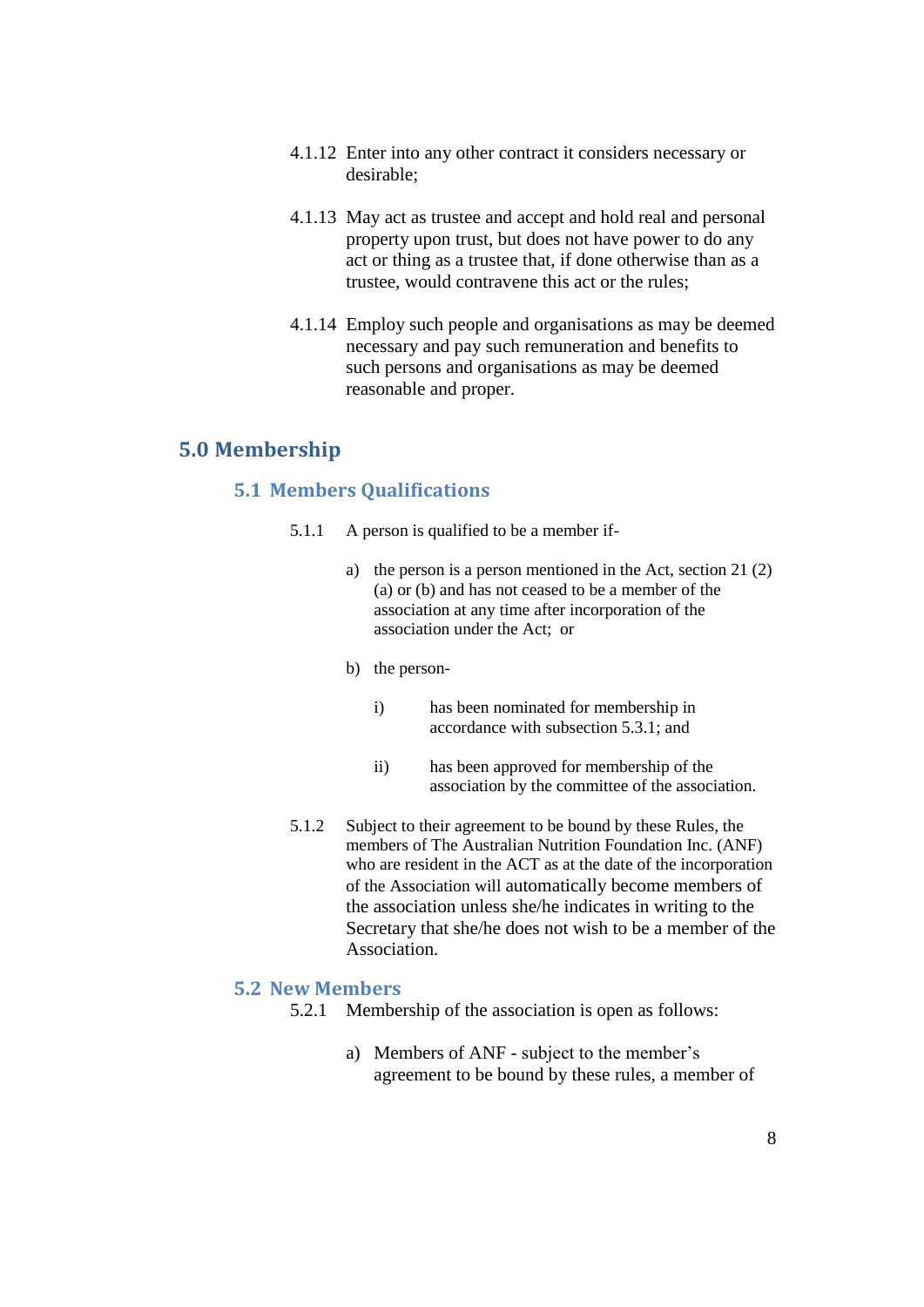ANF who is resident in ACT will automatically become a member; and

b) Others - any person who applies in accordance with rule 5.3 may become a member

#### <span id="page-8-0"></span>**5.3 Nomination**

- 5.3.1 Pursuant to sub-rule 5.2.1 (b), a person who wishes to become a member must:
	- a) apply for membership to the committee in writing (as per appendix 1):
		- i) signed by that person and by both of the members referred to in sub-rule 5.3.1 (a);and
		- ii) in such form as the committee from time to time directs; and
	- b) be proposed by one member and seconded by another member.
- 5.3.2 The committee must consider each application made under sub-rule 5.3.1 at a committee meeting and must at that committee meeting accept or reject that application.
- 5.3.3 If the committee decides to approve a nomination for membership, the secretary must as soon as practicable after that decision notify the nominee of approval and request the nominee to pay within 28 days after receipt of the notification the sum payable under these rules by a member as the entrance fee and the first years annual subscription.
- 5.3.4 The secretary must on payment by the nominee by the amounts mentioned in subsection 5.3.3 within the period mentioned in that subsection, enter the nominees names in the register of members and, on the name being so entered, the nominee becomes a member of the association.
- 5.3.5 An applicant whose application for membership of the Association is rejected under sub-rule 5.3.2 must, if he or she wishes to appeal against that decision, give notice to the Secretary of his or her intention to do so within a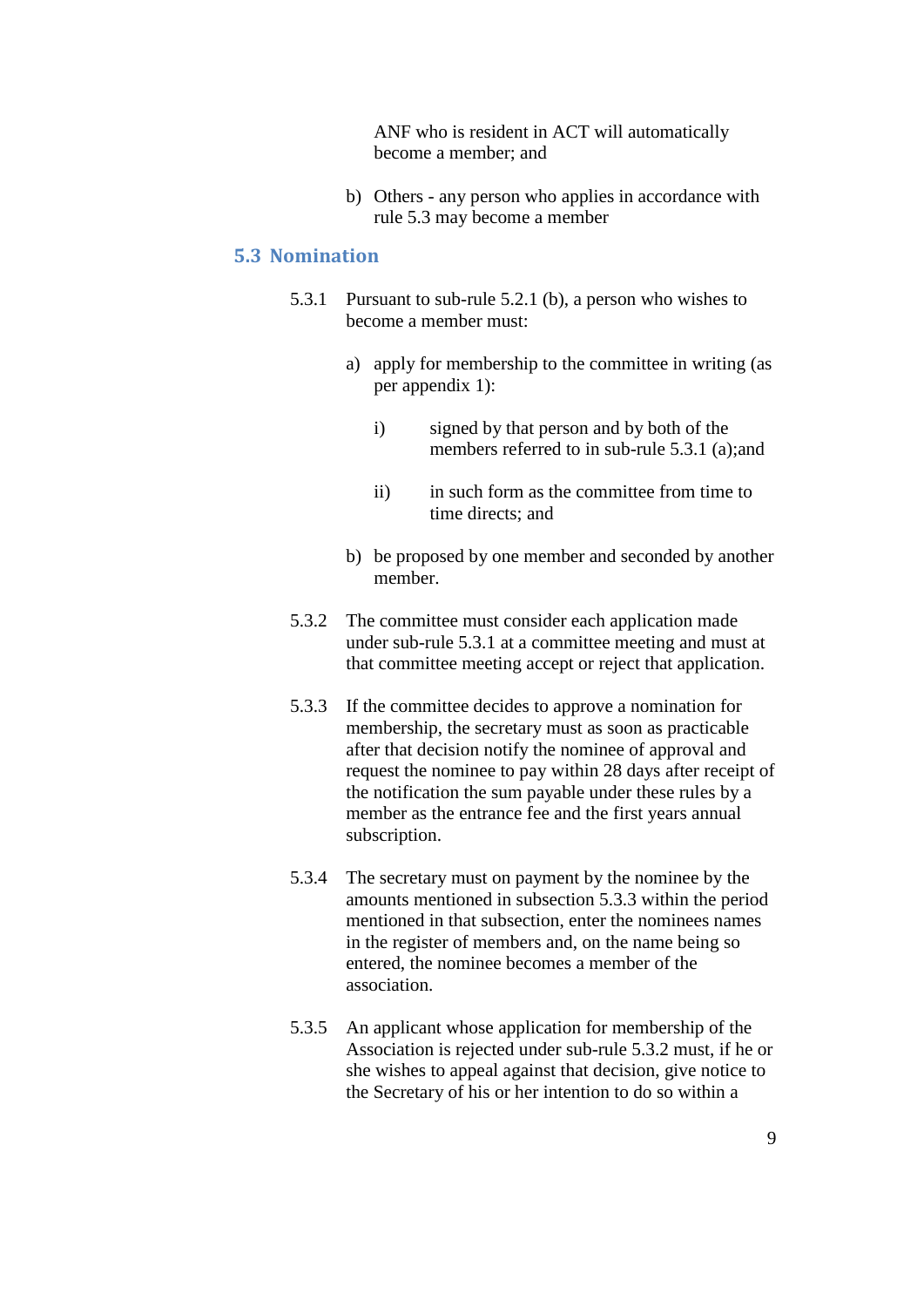period of 14 days from the date he or she is advised of the rejection.

5.3.6 When notice is given under sub-rule 5.3.3, the Association in a general meeting no later than the next annual general meeting, must either confirm or set aside the decision of the committee to reject the application, after having afforded the applicant who gave that notice a reasonable opportunity to be heard by, or to make representations in writing to, the association in the general meeting.

#### <span id="page-9-0"></span>**5.4 Fees and Subscription**

- 5.4.1 The entrance fee to the association is \$1.
- 5.4.2 The annual membership of the association is is \$2 or, if any other amount has been determined by resolution of the committee, that other amount.
- 5.4.3 The annual membership is payable :
	- a) except as provided by paragraph b before 1 January in each calendar year; or
	- b) if a person becomes a member on or after January 1 in any calendar year – before 1 January in succeeding calendar year.

#### <span id="page-9-1"></span>**5.5 Liability of Members**

- 5.5.1 The liability of the members is limited;
- 5.5.2 The liability of a member to contribute towards the payment of the debts and liabilities of the association or the costs, charges and expenses of the winding up of the association is limited to the amount (of \$10.00) plus the amount unpaid by the member in relation to membership of the association as required by Rule 5.2.

#### <span id="page-9-2"></span>**5.6 Disciplining of members**

- 5.6.1 If the committee is of the opinion that a member
	- a) has persistently refused or neglected to comply with a provision of these rules; or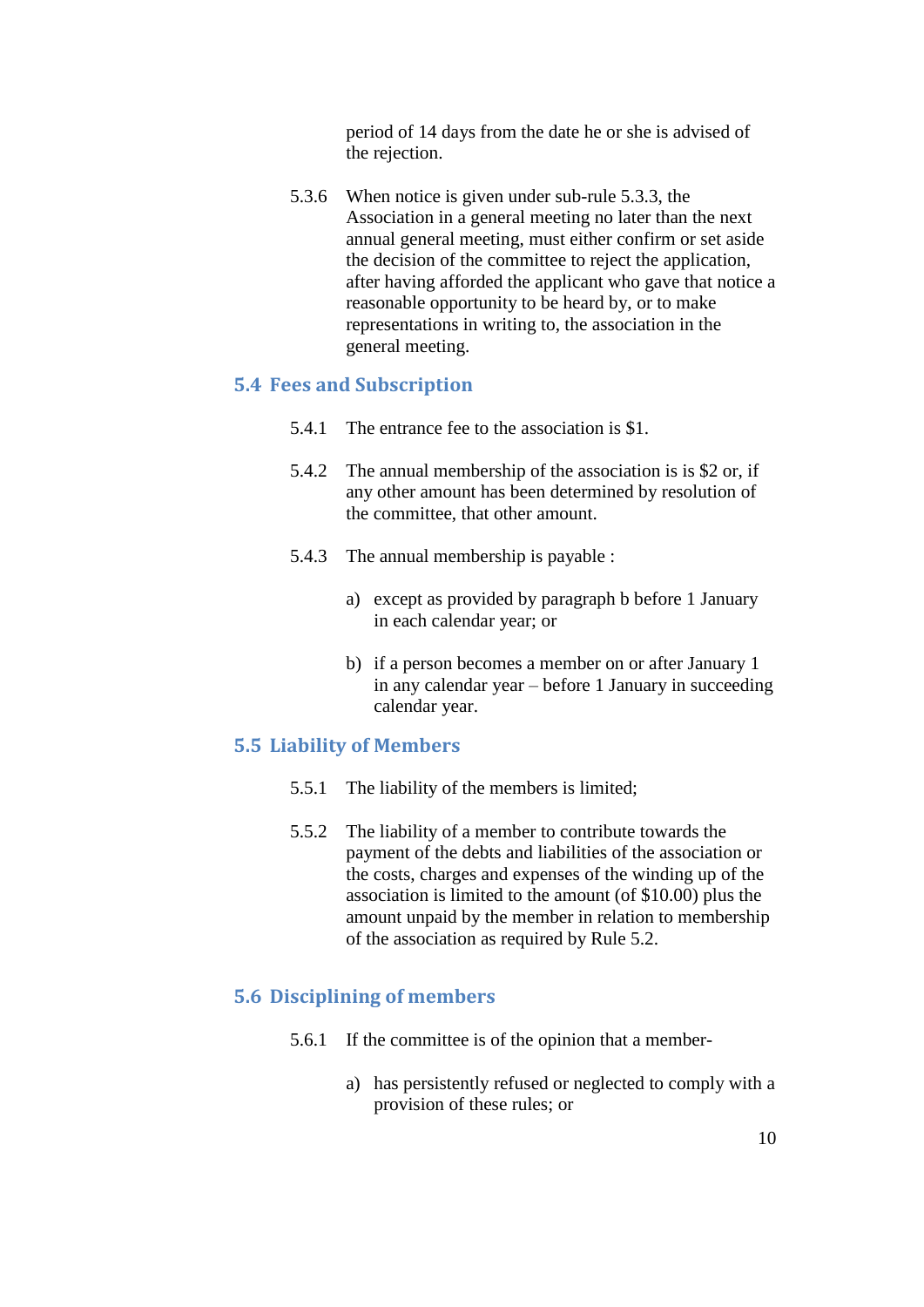- b) has persistently and wilfully acted in a manner prejudicial to the interests of the association; the committee may, by resolution-
- c) expel the member from the association; or
- d) suspend the member from the rights and privileges of membership of the association that the committee may decide for a specified period.
- 5.6.2 A resolution of the committee under subsection (5.6.1) is of no effect unless the committee, at a meeting held not earlier than 14 days and not later than 28 days after service on the member of a notice under subsection (5.6.3), confirms the resolution in accordance with this section.
- 5.6.3 If the committee passes a resolution under subsection (5.6.1), the secretary must, as soon as practicable, serve a written notice on the member
	- a) setting out the resolution of the committee and the grounds on which it is based; and
	- b) stating that the member may address the committee at a meeting to be held not earlier than 14 days and not later than 28 days after service of the notice; and
	- c) stating the date, place and time of that meeting; and
	- d) informing the member that the member may do either or both of the following:
		- i) attend and speak at that meeting;
		- ii) submit to the committee at or before the date of that meeting written representations relating to the resolution.
- 5.6.4 Subject to the Act, section 50, at a meeting of the committee mentioned in subsection (5.6.2), the committee must
	- a) give to the member mentioned in subsection (5.6.1) an opportunity to make oral representations; and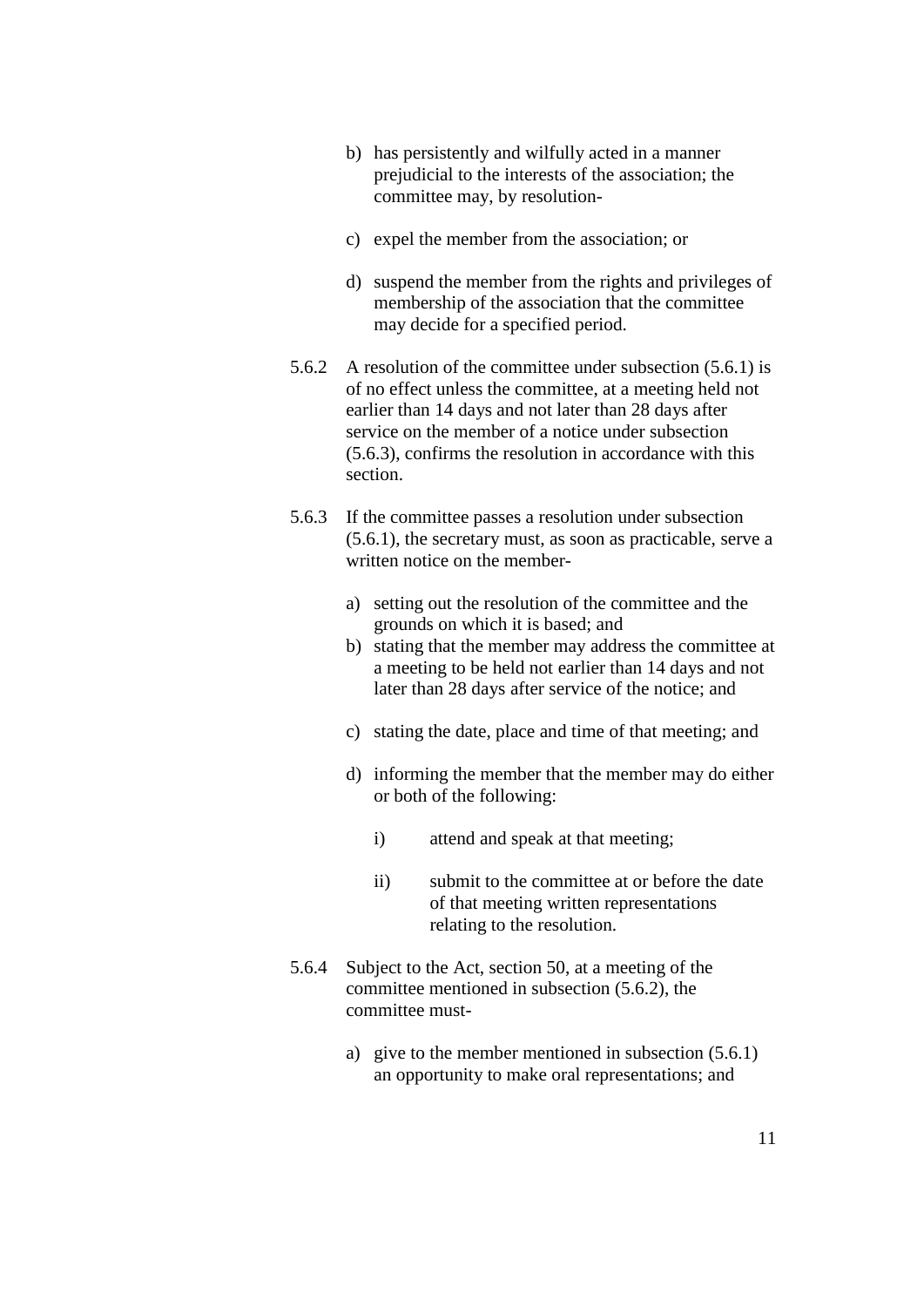- b) give due consideration to any written representations submitted to the committee by that member at or before the meeting; and
- c) by resolution decide whether to confirm or to revoke the resolution of the committee made under subsection  $(5.6.1)$ .
- 5.6.5 If the committee confirms a resolution under subsection (5.6.4), the secretary must, within 7 days after that confirmation, by written notice inform the member of that confirmation and of the member's right of appeal under section 5.7.
- 5.6.6 A resolution confirmed by the committee under subsection (5.6.4) does not take effect
	- a) until the end of the period within which the member is entitled to appeal against the resolution if the member does not exercise the right of appeal within that period; or
	- b) if within that period the member exercises the right of appeal-unless and until the association confirms the resolution in accordance with section 10 (4).

## <span id="page-11-0"></span>**5.7 Right of appeal of disciplined member**

- 5.7.1 A member may appeal to the association in general meeting against a resolution of the committee that is confirmed under section 5.6.4, within 7 days after notice of the resolution is served on the member, by lodging with the secretary a notice to that effect.
- 5.7.2 On receipt of a notice under subsection (5.7.1), the secretary must notify the committee which must call a general meeting of the association to be held within 21 days after the date when the secretary received the notice or as soon as possible after that date.
- 5.7.3 Subject to the Act, section 50, at a general meeting of the association called under subsection (5.7.2)
	- a) no business other than the question of the appeal may be transacted; and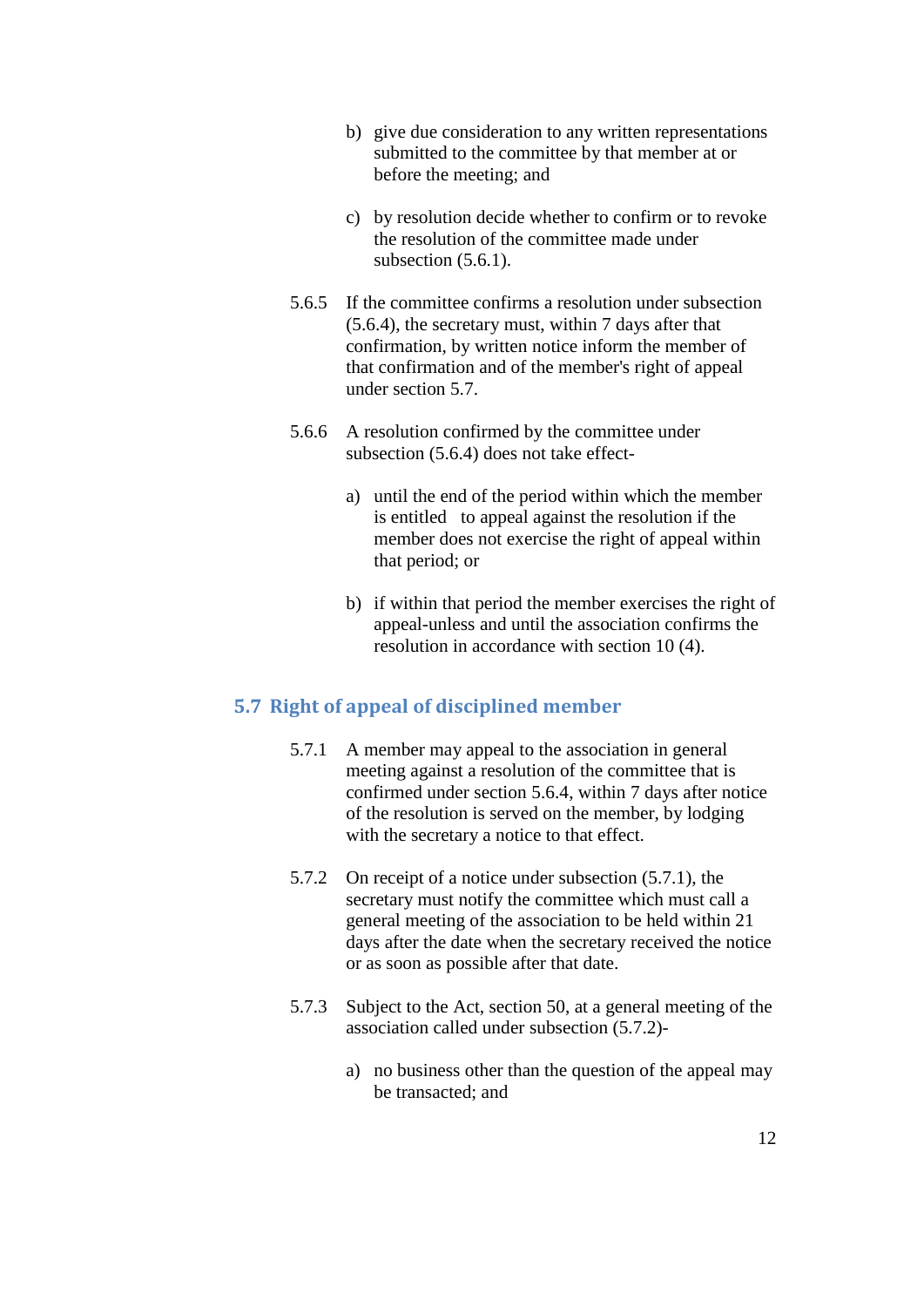- b) the committee and the member must be given the opportunity to make representations in relation to the appeal orally or in writing, or both; and
- c) the members present must vote by secret ballot on the question of whether the resolution made under subsection 5.6.4 should be confirmed or revoked.
- 5.7.4 If the meeting passes a special resolution in favour of the confirmation of the resolution made under subsection 5.6.4, that resolution is confirmed.

## <span id="page-12-0"></span>**5.8 Registration of Membership**

- 5.8.1 Secretary of the association shall establish and maintain a register of members of the association specifying the name and address of each person who is a member of the association together with the date on which the person became a member.
- 5.8.2 The register of members shall be kept at the place of administration of the Association and shall be open for inspection, free of charge, by any member of the Association at any reasonable hour.

## <span id="page-12-1"></span>**5.9 Cessation of Membership**

Where a member ceases their membership of the Australian Nutrition Foundation Inc., in accordance with rule 5.5.1 inclusive, their membership to the association shall be deemed to have also ceased.

#### 5.9.1 Resignation - A member of the assiociation may, at any time, resign from the association by sending to the secretary a written notice of resignation.

5.9.2 Expulsion - In the event of the Australian Nutrition Foundation Inc. expelling a member, she/he shall be deemed to have also ceased to be a member of the association

#### 5.9.3 Failure to Pay Fees - In the even that a member shall fail to pay any fees payable to Australian Nutrition Foundation Inc. within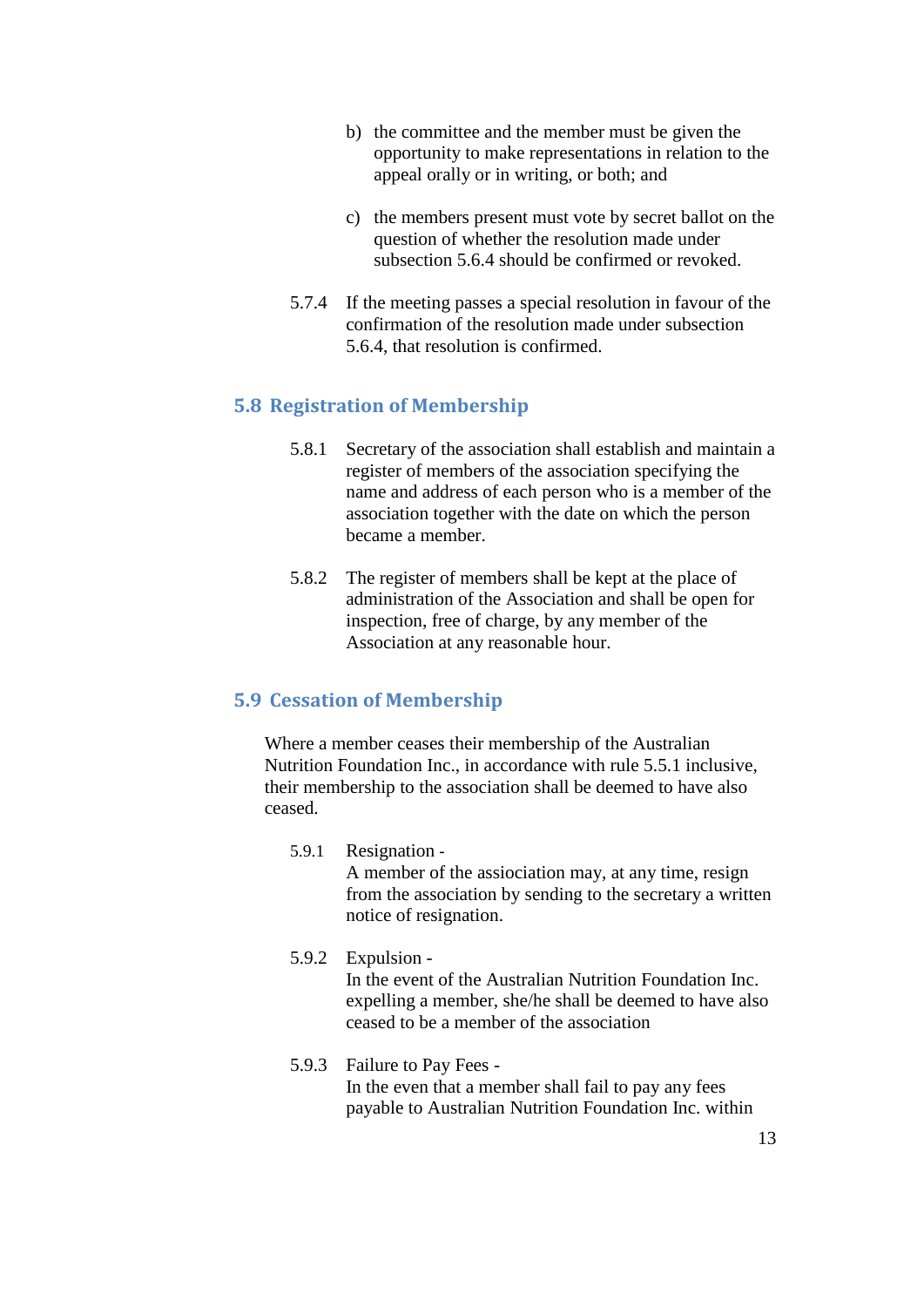three months of the due date, their membership to the association shall be deemed to have also ceased.

## <span id="page-13-1"></span><span id="page-13-0"></span>**6.0 Committee of management**

## **6.1 Powers of committee**

The committee, subject to the Act, the regulation, these rules, and to any resolution passed by the association in general meeting:

- 6.1.1. controls and manages the affairs of the association;
- 6.1.2. may exercise all functions that may be exercised by the association other than those functions that are required by these rules to be exercised by the association in general meeting;
- 6.1.3. has power to perform all acts and do all things that appear to the committee to be necessary or desirable for the proper management of the affairs of the association including engagement of employees and contractors as it may consider necessary;
- 6.1.4. Subject to sub-rules 6.1.1 to 6.1.3 inclusive, the affairs of the Association will be managed exclusively by a committee of management all of whom must be Members and of whom at least two thirds must be health professionals.

## <span id="page-13-2"></span>**6.2 Appointment of directors to Australian Nutrition Foundation Inc.**

The committee of management shall annually appoint up to two members as directors to The Australian Nutrition Foundation Inc. in accordance with the constitution of the Australian Nutrition Foundation Inc. noting that at least one of whom shall be a nutritional professional.

#### <span id="page-13-3"></span>**6.3 Constitution and membership**

- 6.3.1 The committee consists of:
	- a) the office bearers of the association; and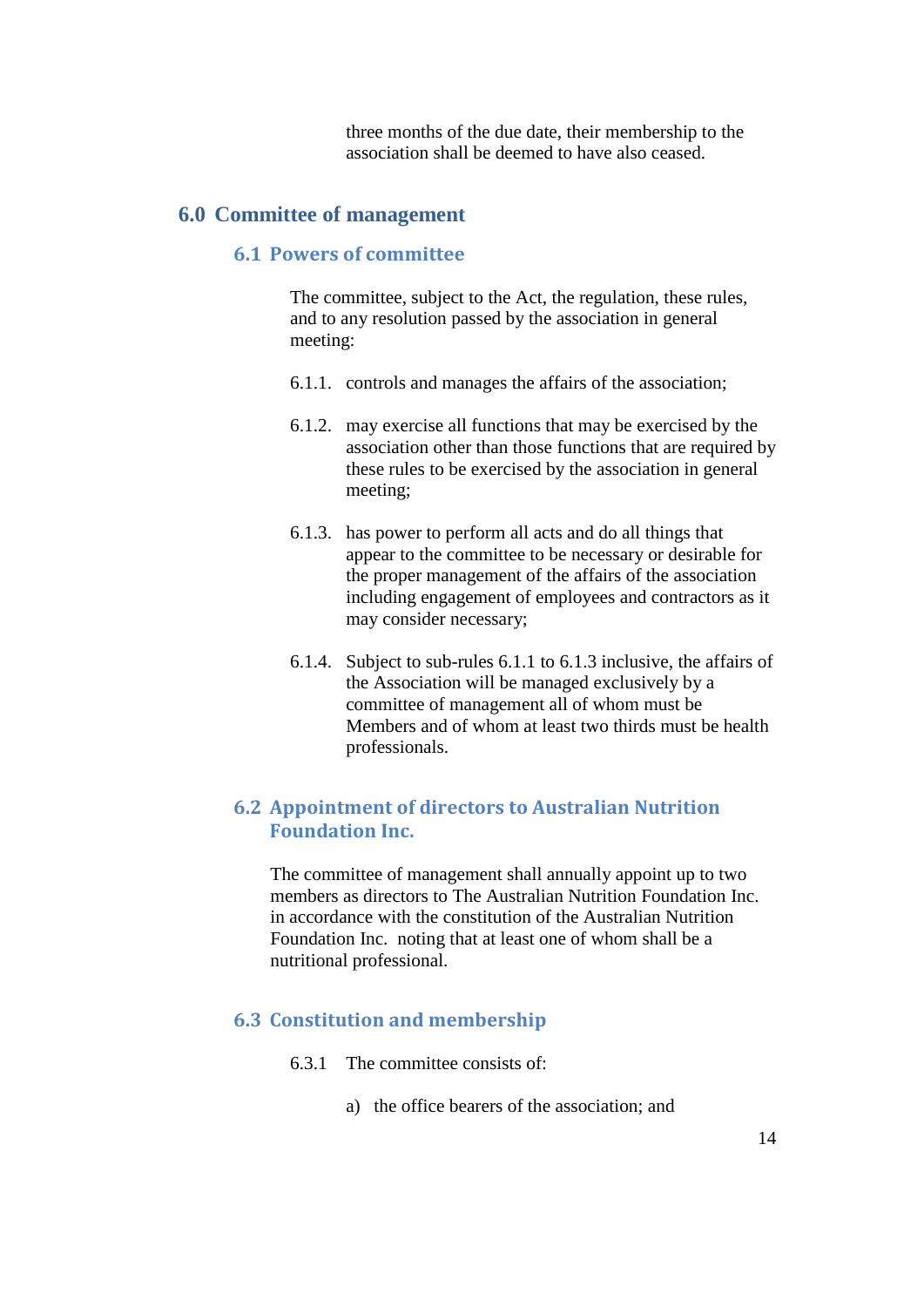b) 3 ordinary committee members;

each of which must be elected under section 6.2 or appointed in accordance with subsection (6.3.7)

- 6.3.2 The office –bearers of the Association are:
	- a) the chairperson; and
	- b) the deputy chairperson; and
	- c) the treasurer; and
	- d) the secretary;
- 6.3.3 Each member of the committee holds office, subject to these rules, until the conclusion of the annual general meeting following the date of the member's election, but is eligible for re-election.
- 6.3.4 If there is a vacancy in the membership of the committee, the committee may appoint a member of the association to fill the vacancy and the member so appointed holds office, subject to these rules, until the conclusion of the next annual general meeting after the date of the appointment.

## <span id="page-14-0"></span>**6.4 Election of committee members**

- 6.4.1 Nominations of candidates for election as office-bearers of the association or as ordinary committee members
	- a) must be made in writing, signed by 2 members of the association and accompanied by the written consent of the candidate (which may be endorsed on the nomination form); and
	- b) must be given to the secretary of the association not less than 7 days before the date fixed for the annual general meeting at which the election is to take place.
- 6.4.2 If insufficient nominations are received to fill all vacancies on the committee, the candidates nominated are taken to be elected and further nominations may be received at the annual general meeting.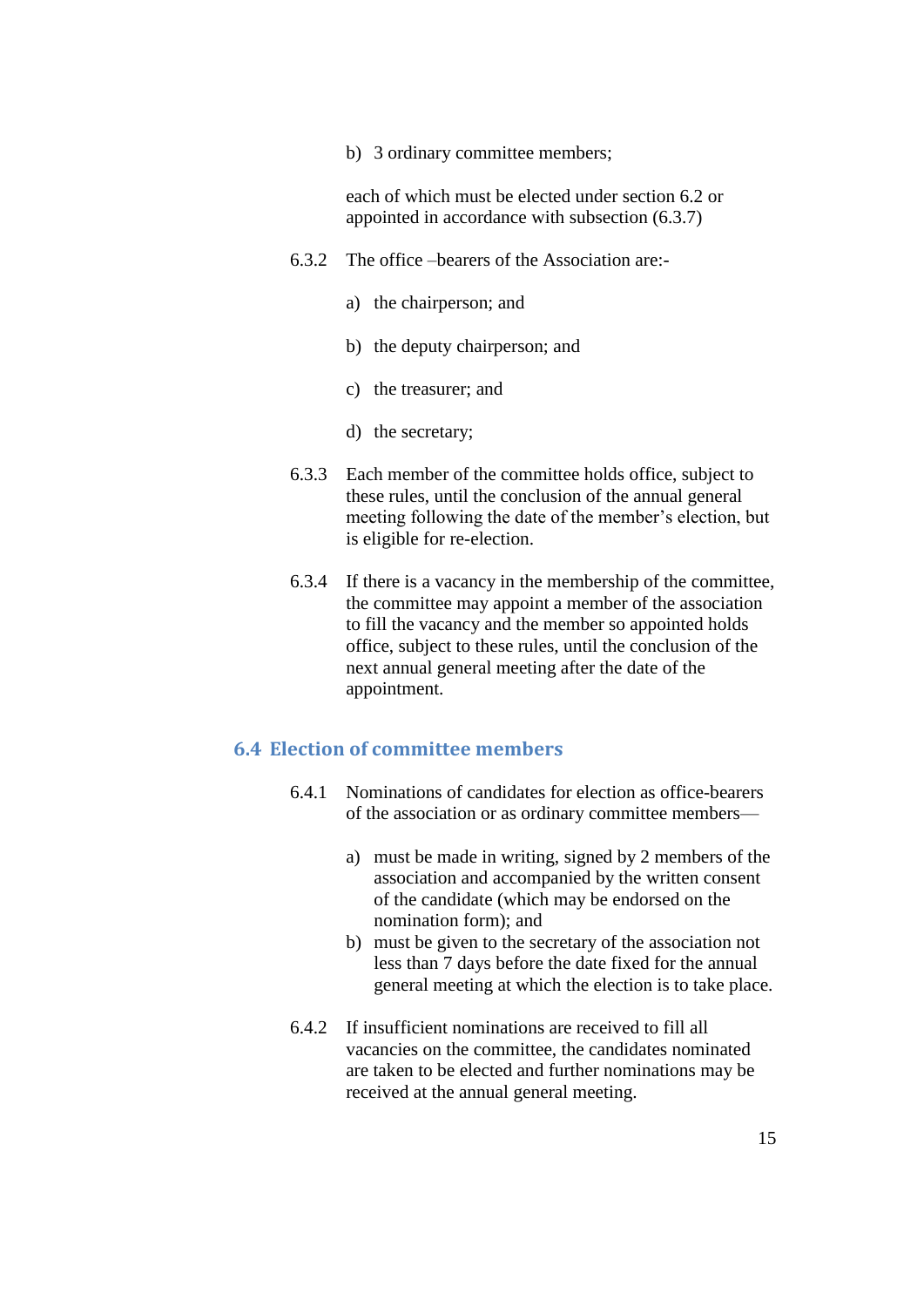- 6.4.3 If insufficient further nominations are received, any vacant positions remaining on the committee are taken to be vacancies.
- 6.4.4 If the number of nominations received is equal to the number of vacancies to be filled, the people nominated are taken to be elected.
- 6.4.5 If the number of nominations received exceeds the number of vacancies to be filled, a ballot must be held.
- 6.4.6 The ballot for the election of office-bearers and ordinary committee members must be conducted at the annual general meeting in the way the committee may direct.
- 6.4.7 A person is not eligible to simultaneously hold more than 1 position on the committee.

## <span id="page-15-0"></span>**6.5 Chairperson and Deputy Chairperson**

- 6.5.1 Subject to this rule, the chairperson must preside at all general meetings and committee meetings
- 6.5.2 In the event of the absence from a general meeting of:
	- a) the chairperson, the deputy chairperson; or
	- b) both the chairperson and the deputy chairperson, a committee member elected by the other members present at the general meeting, must preside at the general meeting.
- 6.5.3 In the event of the absence from a committee meeting of:
	- a) the chairperson, the deputy chairperson; or
	- b) both the chairperson and the deputy chairperson, a committee member elected by the other committee members present at the committee meeting,

must preside at the committee meeting.

#### <span id="page-15-1"></span>**6.6 Secretary**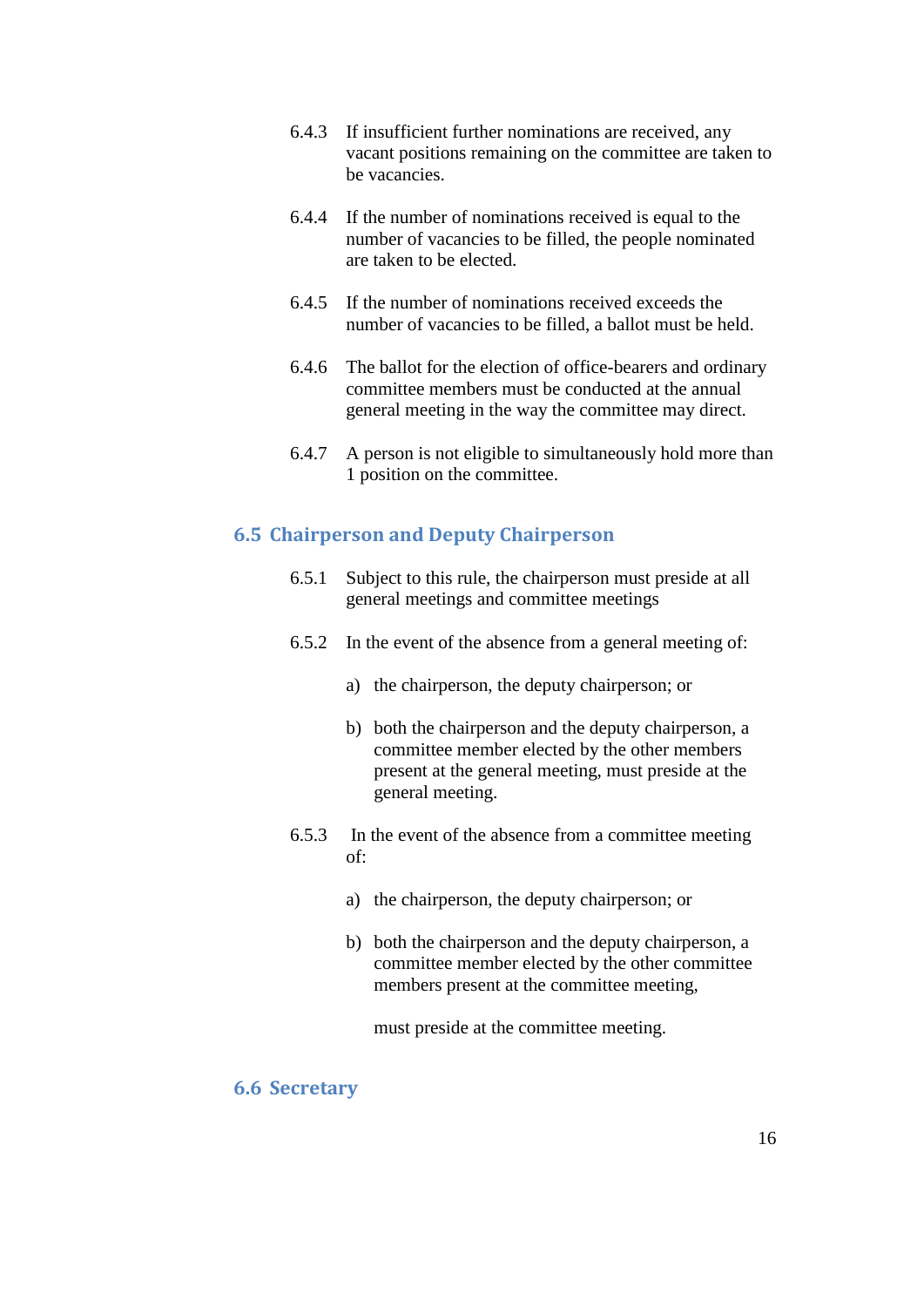- 6.6.1 The secretary of the association must, as soon as practicable after being appointed as secretary, notify the association of his or her address.
- 6.6.2 The secretary must keep minutes of
	- a) all elections and appointments of office-bearers and ordinary committee members; and
	- b) the names of members of the committee present at a committee meeting or a general meeting; and
	- c) all proceedings at committee meetings and general meetings.
- 6.6.3 Minutes of proceedings at a meeting must be signed by the person presiding at the meeting or by the person presiding at the next succeeding meeting.

#### <span id="page-16-0"></span>**6.7 Treasurer**

- 6.7.1 The treasurer of the association must:
	- a) collect and receive all amounts owing to the association and make all payments authorised by the association; and
	- b) keep correct accounts and books showing the financial affairs of the association with full details of all receipts and expenditure connected with the activities of the association.
	- c) whenever directed to do so by the chairperson, submit to the committee a report, balance sheet or financial statement in accordance with that direction;

#### <span id="page-16-1"></span>**6.8 Vacancies on the Committee of Management**

For these rules, a vacancy in the office of a member of the committee happens if the member—

- a) dies; or
- b) ceases to be a member of the association; or
- c) resigns the office; or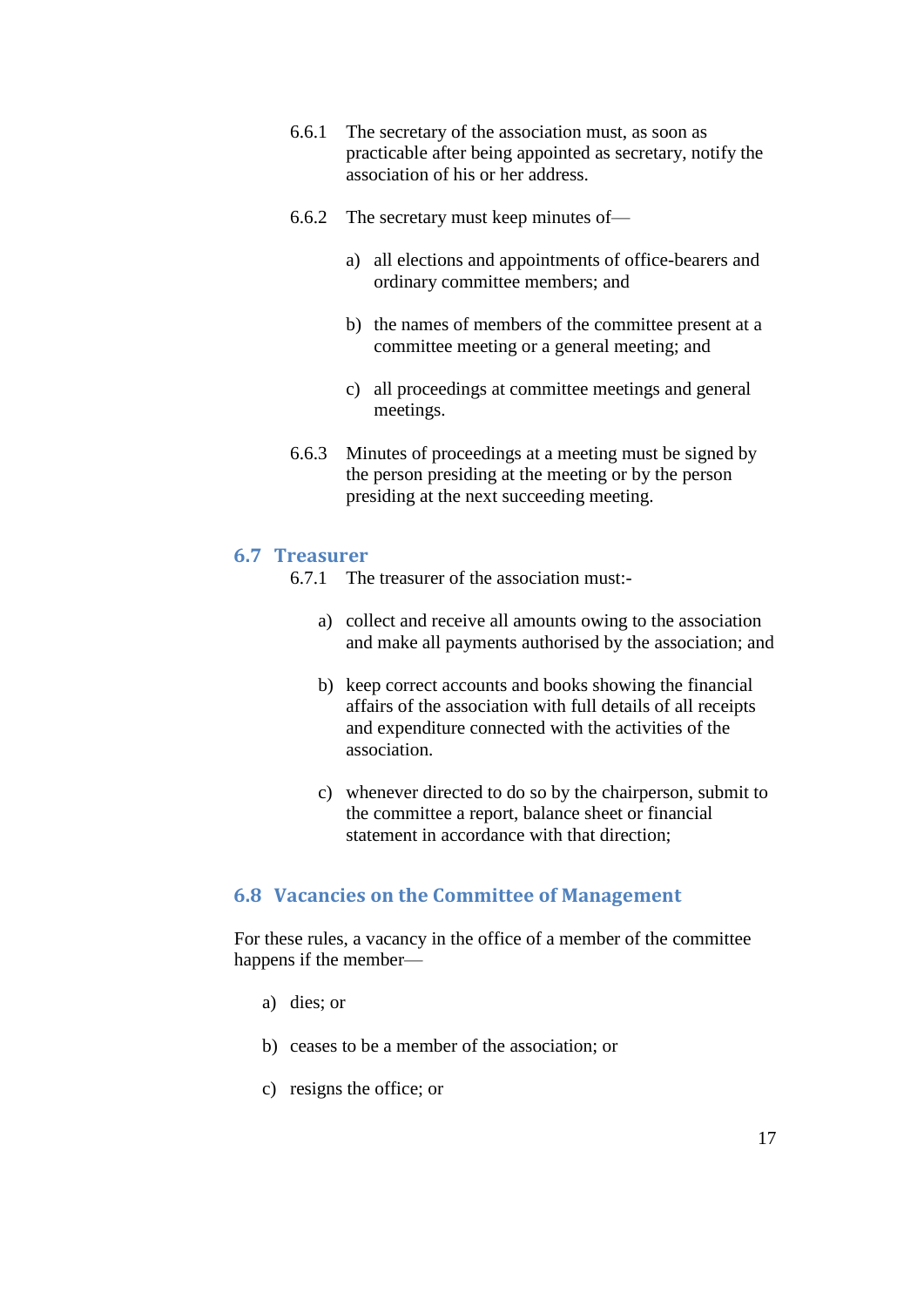- d) is removed from office under section 6.8 (Removal of committee members); or
- e) becomes bankrupt or personally insolvent; or
- f) suffers from mental or physical incapacity; or
- g) is disqualified from office under the Act, section 63 (1); or
- h) is subject to a disqualification order under the Act, section 63  $(A)$ ; or
- i) is absent without the consent of the committee from all meetings of the committee held during a period of 6 months.

#### <span id="page-17-0"></span>**6.9 Removal of committee members**

The association in general meeting may by resolution, subject to the Act, section 50, remove any member of the committee from the office of member of the committee before the end of the member's term of office.

#### <span id="page-17-1"></span>**6.10 Committee meetings and quorum**

- 6.10.1 The committee must meet at least 3 times in each calendar year at the place and time that the committee may decide.
- 6.10.2 Additional meetings of the committee may be called by any member of the committee.
- 6.10.3 Oral or written notice of a meeting of the committee must be given by the secretary to each member of the committee at least 48 hours (or any other period that may be unanimously agreed on by the members of the committee) before the time appointed for the holding of the meeting.
- 6.10.4 A committee meeting may be called or held using any technology.
- 6.10.5 Notice of a meeting given under subsection (6.10.3) must specify the general nature of the business to be transacted at the meeting and no business other than that business may be transacted at the meeting, except business that the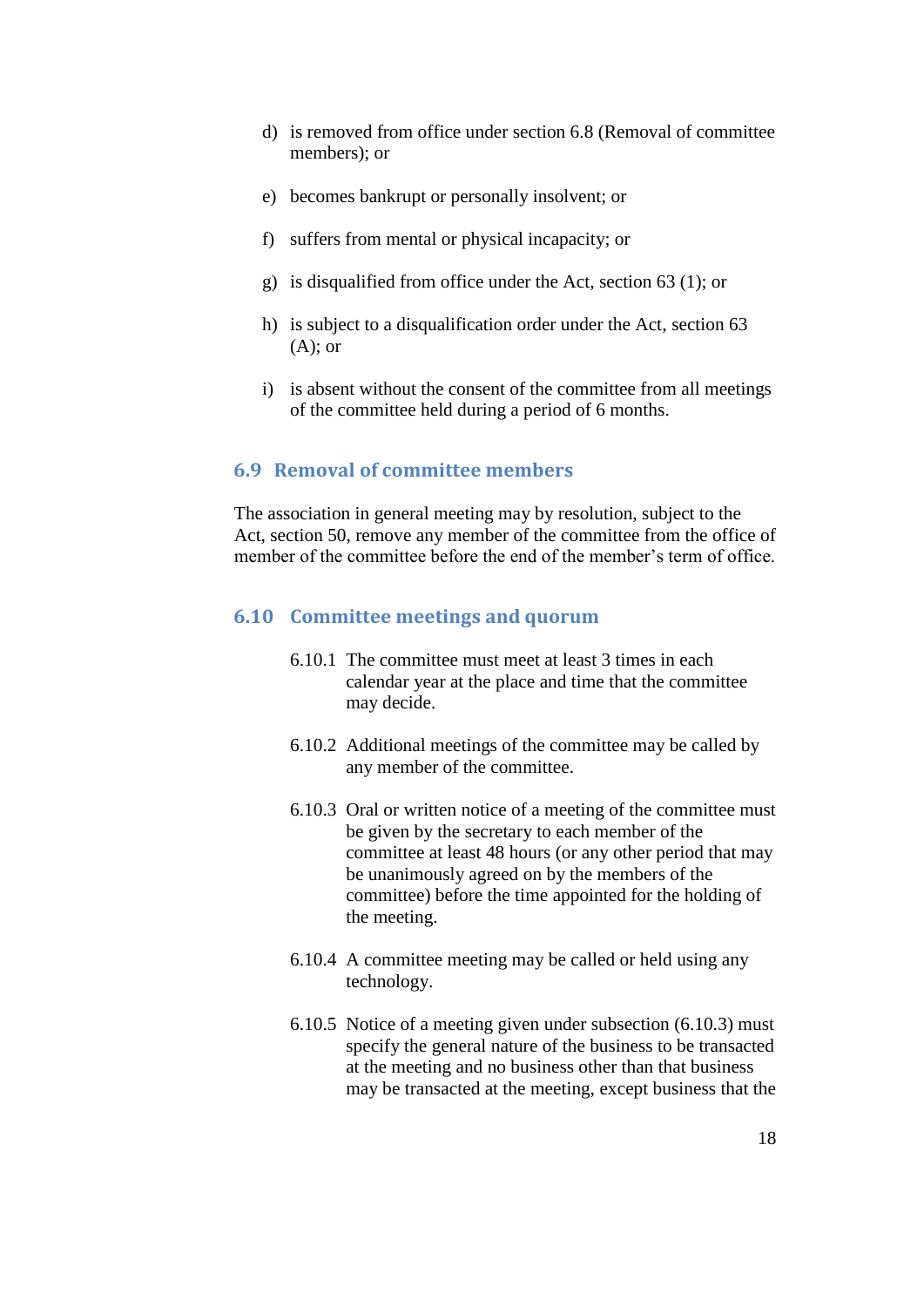committee members present at the meeting unanimously agree to treat as urgent business.

- 6.10.6 Any 3 members of the committee constitute a quorum for the transaction of the business of a meeting of the committee.
- 6.10.7 No business may be transacted by the committee unless a quorum is present and, if within half an hour after the time appointed for the meeting a quorum is not present, the meeting stands adjourned to the same place and at the same hour of the same day in the following week.
- 6.10.8 If at the adjourned meeting a quorum is not present within half an hour after the time appointed for the meeting, the meeting is dissolved.
- 6.10.9 At meetings of the committee:
	- a) the chairperson or, in the absences of the chairperson, the deputy chairperson presides; or
	- b) if the chairperson and the deputy chairperson are absent  $-1$  of the remaining members of the committee may be chosen by the members present to preside.

#### <span id="page-18-0"></span>**6.11 Delegation by committee to subcommittee**

- 6.11.1 The committee may, in writing, delegate to one or more subcommittees (consisting of the member or members of the association that the committee considers appropriate) the exercise of the functions of the committee that are specified in the instrument, other than:
	- a) this power of delegation; and
	- b) a function that is a function imposed on the committee by the Act, by any other Territory law, or by resolution of the association in general meeting.
- 6.11.2 A function, the exercise of which has been delegated to a subcommittee under this section may, while the delegation remains unrevoked, be exercised from time to time by the subcommittee in accordance with the terms of the delegation.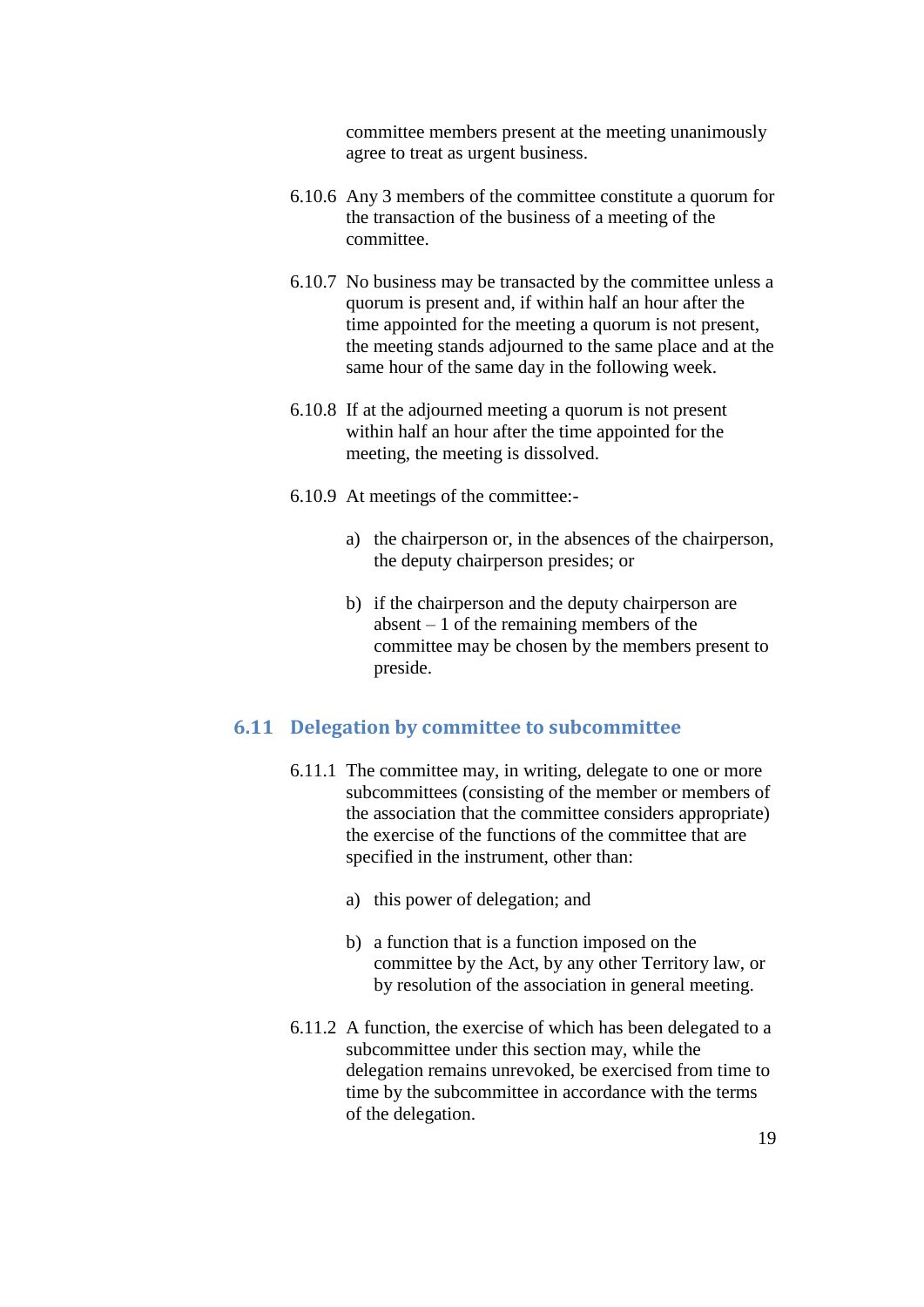- 6.11.3 A delegation under this section may be made subject to any conditions or limitations about the exercise of any function, or about time or circumstances, that may be specified in the instrument of delegation.
- 6.11.4 Despite any delegation under this section, the committee may continue to exercise any function delegated.
- 6.11.5 Any act or thing done or suffered by a sub-committee acting in the exercise of a delegation under this section has the same force and effect as it would have if it had been done or suffered by the committee.
- 6.11.6 The committee may, in writing, revoke wholly or in part any delegation under this section.
- 6.11.7 A subcommittee may meet and adjourn as it considers appropriate.

#### <span id="page-19-0"></span>**6.12 Voting and decisions**

- 6.12.1 Questions arising at a meeting of the committee or of any subcommittee appointed by the committee are decided by a majority of the votes of members of the committee or subcommittee present at the meeting.
- 6.12.2 Each member present at a meeting of the committee or of any subcommittee appointed by the committee (including the person presiding at the meeting) is entitled to 1 vote but, if the votes on any question are equal, the person presiding may exercise a second or casting vote.
- 6.12.3 As required under section 65 of the Act, a committee member having any direct or indirect pecuniary interest in a contract, or proposed contract, made by, or in the contemplation of, the Committee (except if that pecuniary interest exists only by virtue of the fact that the committee member is a member of a class of persons for whose benefit the association is established), must:
	- a) as soon as he or she becomes aware of that interest, disclose the nature and extent of his or her interest to the committee; and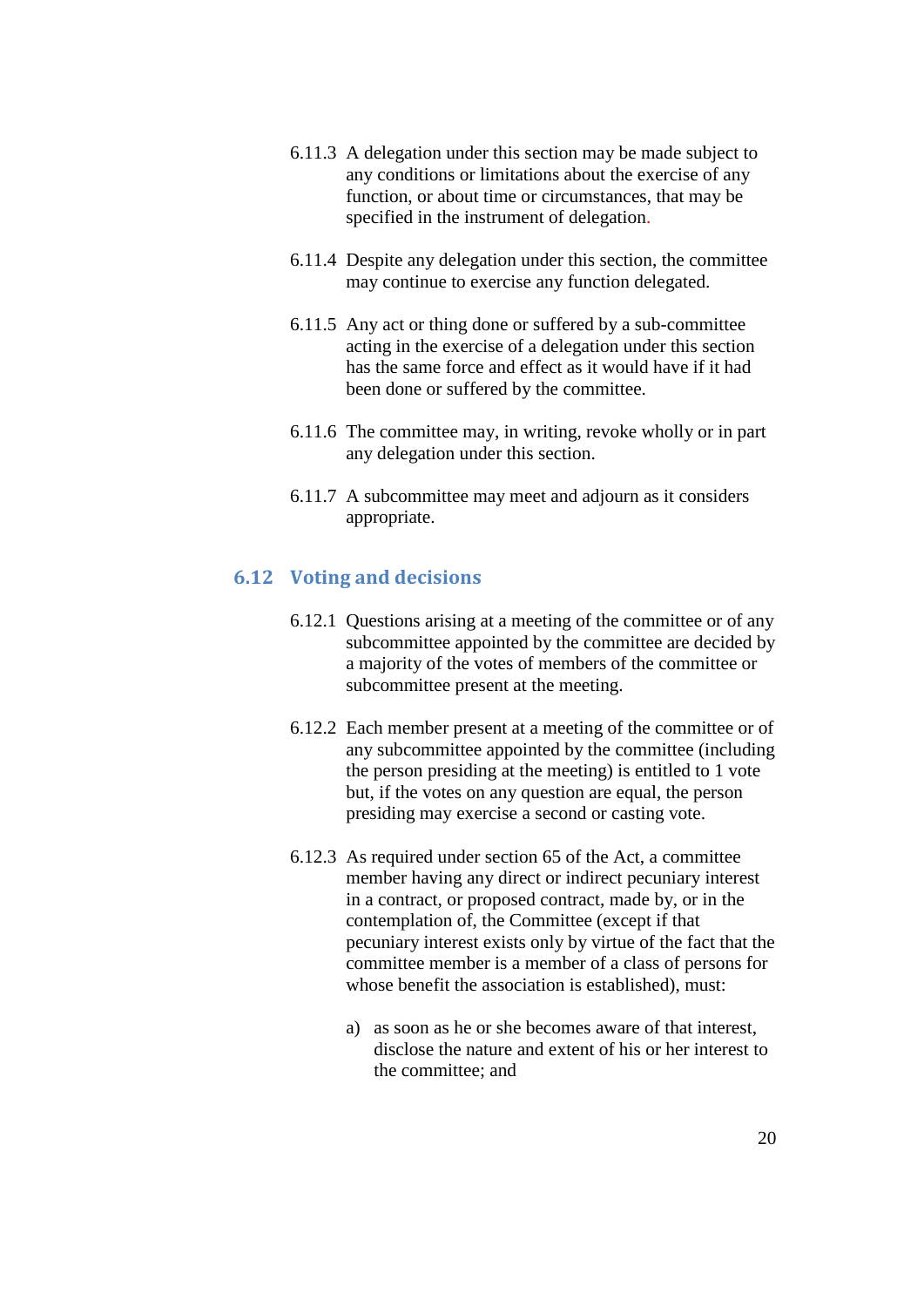- b) not take part in any deliberations or decision of the committee with respect to that contract.
- 6.12.4 The Secretary must cause every disclosure made under sub-rule 6.12.3 (a) by a Committee Member to be recorded in the minutes of the meeting of the Committee at which it is made.

## <span id="page-20-1"></span><span id="page-20-0"></span>**7.0 General meetings**

#### **7.1 Annual general meetings—holding of**

- 7.1.1 With the exception of the first annual general meeting of the association, the association must, at least once in each calendar year and within 5 months after the end of each financial year of the association, call an annual general meeting of its members.
- 7.1.2 The association must hold its first annual general meeting:
	- a) within 18 months after its incorporation under the Act; and
	- b) within 5 months after the end of the first financial year of the association.
	- c) Subsections (7.1.1) and (7.1.2) have effect subject to the powers of the registrar-general under the Act, section 120 in relation to extensions of time.

#### <span id="page-20-2"></span>**7.2 Annual general meetings—calling of and business at**

- 7.2.1 The annual general meeting of the association must, subject to the Act, be called on the date and at the place and time that the committee considers appropriate.
- 7.2.2 The secretary must give to all Members not less than 21 days notice of an Annual General Meeting and that notice must specify:
	- a) when and where the Annual General Meeting is to be held;
	- b) the particulars and order in which business is to be transacted.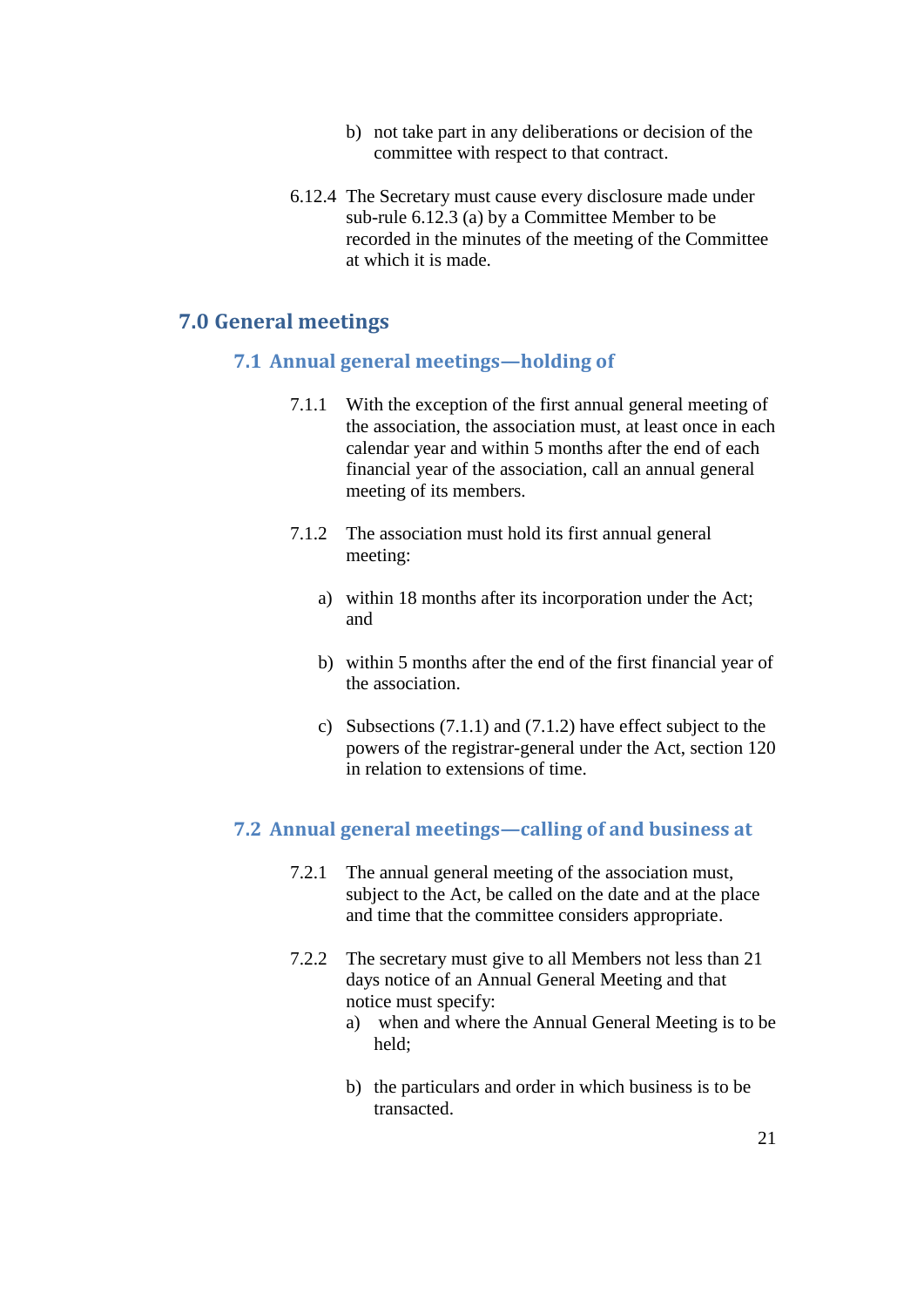- 7.2.3 In addition to any other business that may be transacted at an annual general meeting, the business of an annual general meeting is
	- a) to confirm the minutes of the last annual general meeting and of any general meeting held since that meeting; and
	- b) to receive from the committee reports on the activities of the association during the last financial year; and
	- c) to elect members of the committee, including officebearers; and
	- d) to receive and consider the statement of accounts and the reports that are required to be submitted to members under the Act, section 73 (1).
- 7.2.4 An annual general meeting must be specified as such in the notice calling it in accordance with section 7.4. (Notice).
- 7.2.5 An annual general meeting must be conducted in accordance with the provisions of this part.

## <span id="page-21-0"></span>**7.3 Extraordinary General meetings—calling of**

- 7.3.1 The committee may, whenever it considers appropriate, call an extraordinary general meeting of the association.
- 7.3.2 The committee must, on the requisition in writing of not less than 5% of the total number of members, call an extraordinary general meeting of the association.
- 7.3.3 A requisition of members for an extraordinary general meeting
	- a) must state the purpose or purposes of the meeting; and
	- b) must be signed by the members making the requisition; and
	- c) must be lodged with the secretary; and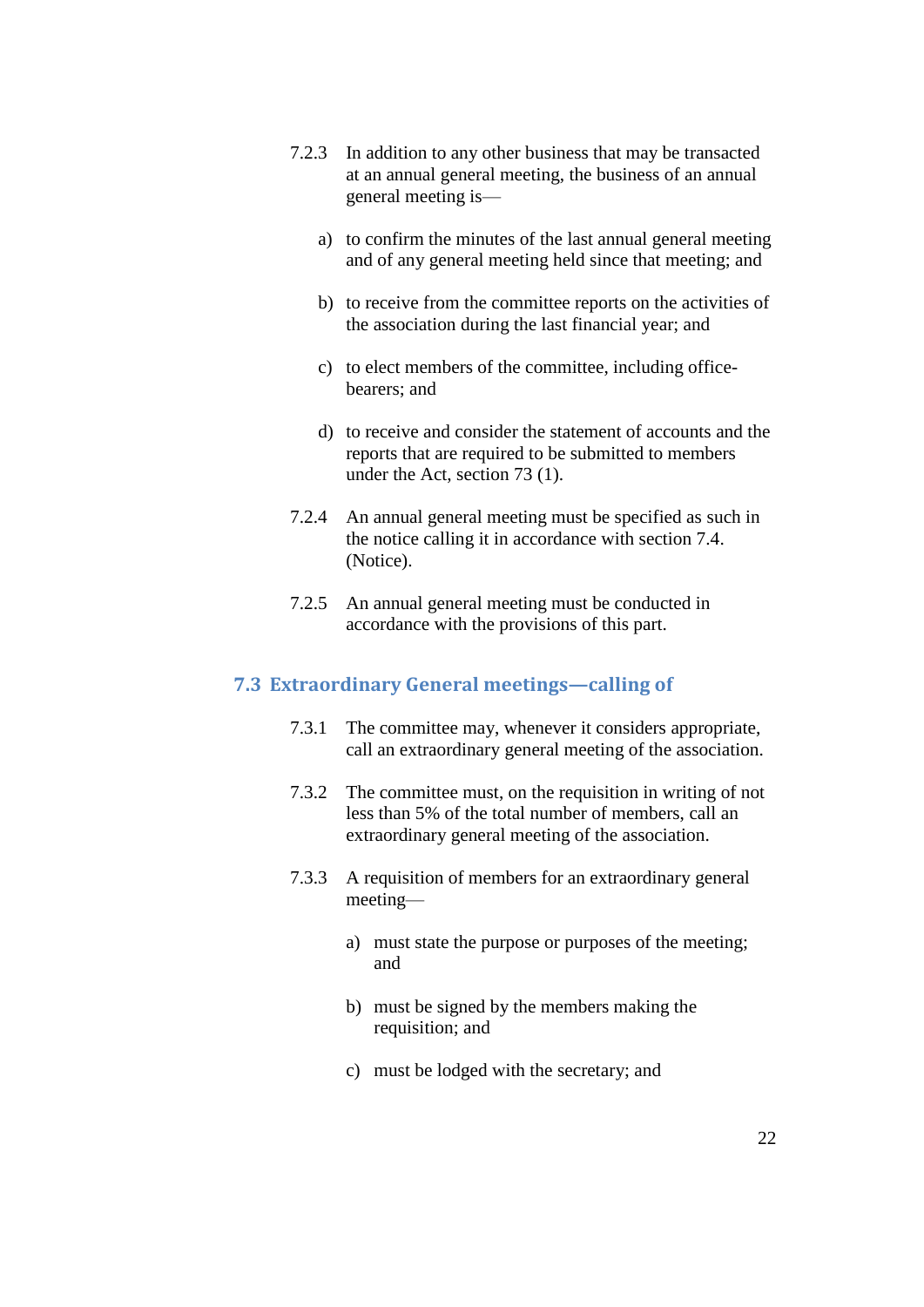- d) may consist of several documents in a similar form, each signed by 1 or more of the members making the requisition.
- 7.3.4 If the committee fails to call an extraordinary general meeting within 1 month after the date when a requisition of members for the meeting is lodged with the secretary, any one or more of the members who made the requisition may call an extraordinary general meeting to be held not later than 3 months after that date.
- 7.3.5 An extraordinary general meeting called by a member or members mentioned in subsection (7.3.4.) must be called as nearly as is practicable in the same way as extraordinary general meetings are called by the committee and any member who thereby incurs expense is entitled to be reimbursed by the association for any reasonable expense so incurred.

#### <span id="page-22-0"></span>**7.4 Notice of Extraordinary General Meeting**

- 7.4.1 Except if the nature of the business proposed to be dealt with at an extraordinary general meeting requires a special resolution of the association, the secretary must, at least 14 days before the date fixed for the holding of the extraordinary general meeting, send by prepaid post to each member at the member's address appearing in the register of members, a notice specifying the place, date and time of the meeting and the nature of the business proposed to be transacted at the meeting.
- 7.4.2 If the nature of the business proposed to be dealt with at an extraordinary general meeting requires a special resolution of the association, the secretary must, at least 21 days before the date fixed for the holding of the extraordinary general meeting, send notice to each member in the way provided in subsection (7.4.1) specifying, in addition to the matter required under that subsection, the intention to propose the resolution as a special resolution.
- 7.4.3 No business other than that specified in the notice calling an extraordinary general meeting may be transacted at the meeting except, for an annual general meeting, business that may be transacted under section 7.2 (7.2.2).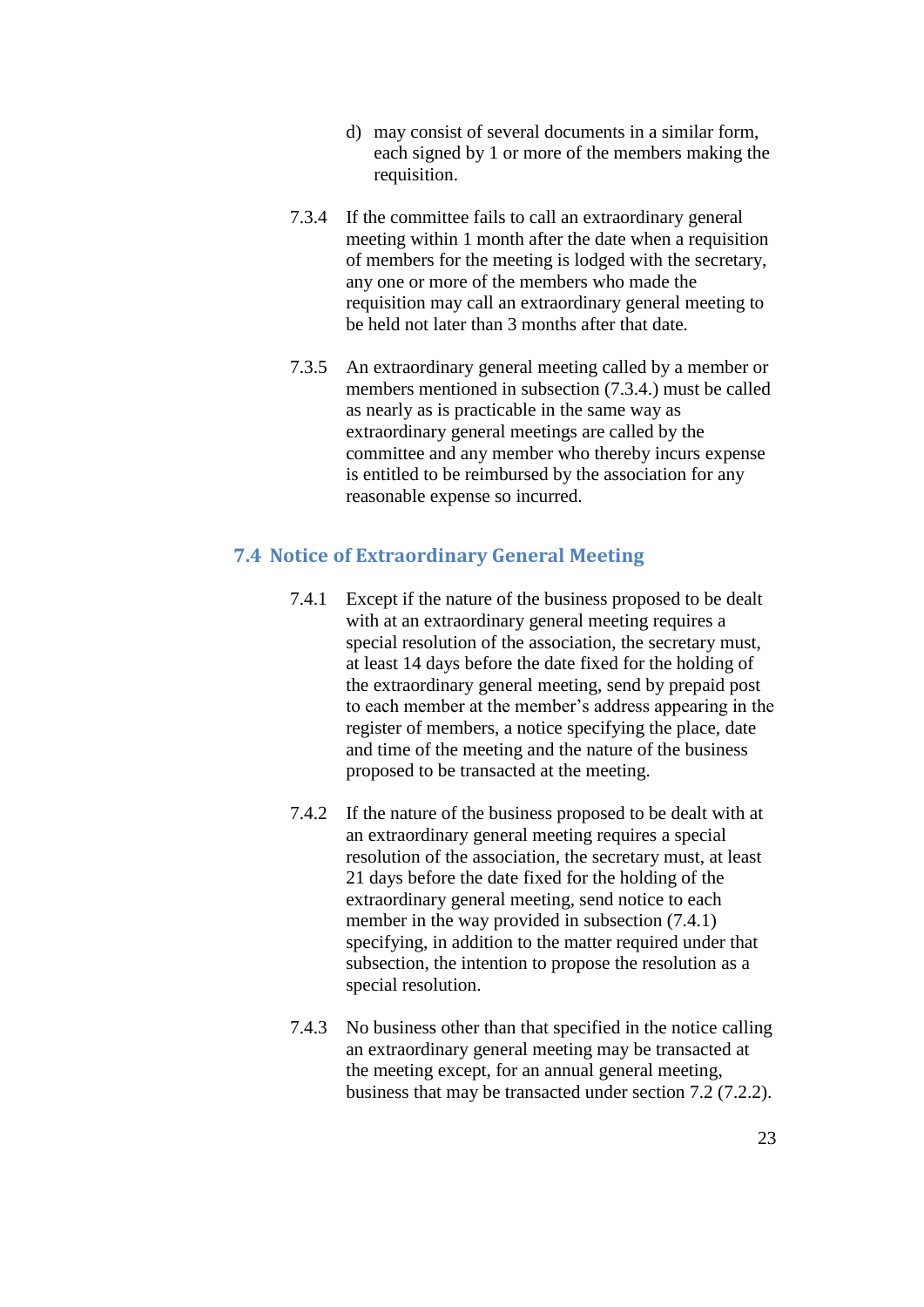7.4.4 A member desiring to bring any business before an extraordinary general meeting may give written notice of that business to the secretary who must include that business in the next notice calling an extraordinary general meeting given after receipt of the notice from the member.

## <span id="page-23-0"></span>**7.5 General meetings—procedure and quorum**

- 7.5.1 No item of business may be transacted at a general meeting unless a quorum of members entitled under these rules to vote is present during the time the meeting is considering that item.
- 7.5.2 Five members present in person (who are entitled under these rules to vote at a general meeting) constitute a quorum for the transaction of the business of a general meeting.
- 7.5.3 If within 30 minutes after the appointed time for the start of a general meeting a quorum is not present, the meeting if called on the requisition of members is dissolved and in any other case stands adjourned to the same day in the following week at the same time and (unless another place is specified at the time of adjournment by the person presiding at the meeting or communicated by written notice to members given before the day to which the meeting is adjourned) at the same place.
- 7.5.4 If at the adjourned meeting a quorum is not present within 30 minutes after the time appointed for the start of the meeting, the members present (being not less than 5) constitute a quorum.

## <span id="page-23-1"></span>**7.6 Presiding member**

- 7.6.1 The chairperson, or in the absence of the chairperson, the deputy-chairperson, presides at each general meeting of the association.
- 7.6.2 If the chairperson and the deputy-chairperson are absent from a general meeting, the members present must elect 1 of their number to preside at the meeting.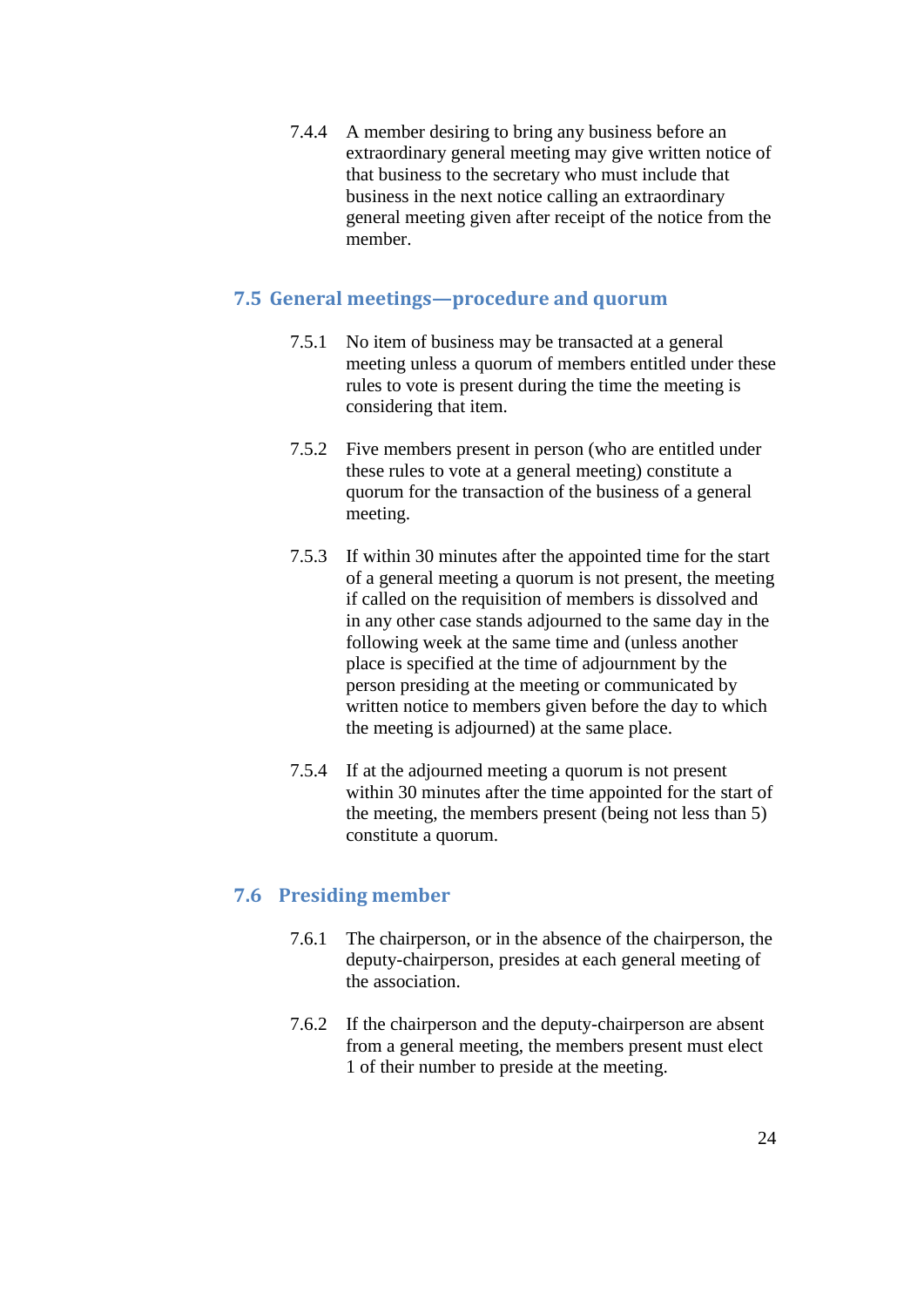## <span id="page-24-0"></span>**7.7 Adjournment**

- 7.7.1 The person presiding at a general meeting at which a quorum is present may, with the consent of the majority of members present at the meeting, adjourn the meeting from time to time and place to place, but no business may be transacted at an adjourned meeting other than the business left unfinished at the meeting at which the adjournment took place.
- 7.7.2 If a general meeting is adjourned for 14 days or more, the secretary must give written or oral notice of the adjourned meeting to each member of the association stating the place, date and time of the meeting and the nature of the business to be transacted at the meeting.
- 7.7.3 Except as provided in subsections (7.7.1) and (7.1.2), notice of an adjournment of a general meeting or of the business to be transacted at an adjourned meeting is not required to be given.

## <span id="page-24-1"></span>**7.8 Making of decisions**

- 7.8.1 A question arising at a general meeting of the association is to be decided on a show of hands and, unless before or on the declaration of the show of hands a poll is demanded, a declaration by the person presiding that a resolution has, on a show of hands, been carried or carried unanimously or carried by a particular majority or lost, or an entry to that effect in the minute book of the association, is evidence of the fact without proof of the number or proportion of the votes recorded in favour of or against that resolution.
- 7.8.2 At a general meeting of the association, a poll may be demanded by the person presiding or by not less than three members present in person or by proxy at the meeting.
- 7.8.3 If the poll is demanded at a general meeting, the poll must be taken:
- a) immediately if the poll relates to the election of the person to preside at the meeting or to the question of an adjournment; or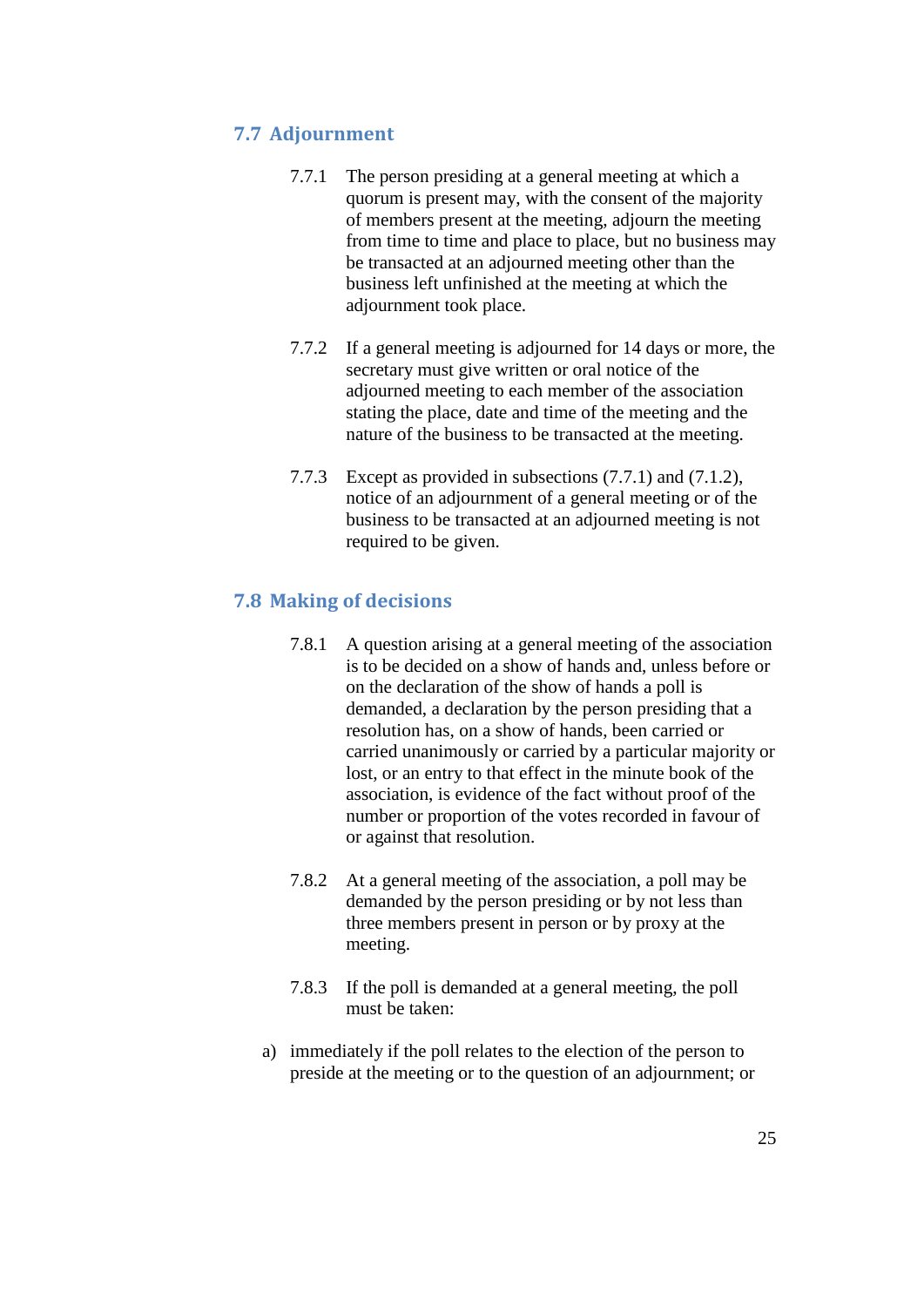b) in any other case - in the way and at the time before the close of the meeting that the person presiding directs, and the resolution of the poll on the matter is taken to be the resolution of the meeting on that matter.

## <span id="page-25-0"></span>**7.9 Voting**

- 7.9.1 Subject to subsection (7.9.3), on any question arising at a general meeting of the association a member has 1 vote only.
- 7.9.2 All votes must be given personally or by proxy but no member may hold more than 5 proxies.
- 7.9.3 If the votes on a question at a general meeting are equal, the person presiding is entitled to exercise a second or casting vote.
- 7.9.4 A member or proxy is not entitled to vote at any general meeting of the association unless all money due and payable by the member or proxy to the association has been paid, other than the amount of the annual subscription payable for the then current year.

## <span id="page-25-1"></span>**7.10 Appointment of proxies**

- 7.10.1 Each member is entitled to appoint another member as proxy by notice given to the secretary no later than 24 hours before the time of the meeting for which the proxy is appointed.
- 7.10.2 The notice appointing the proxy must be in the form set out in appendix 2.

## <span id="page-25-3"></span><span id="page-25-2"></span>**8.0 Funds**

#### **8.1 Funds – source**

8.1.1 The funds of the association must be derived from entrance fees and annual subscriptions of members, donations and, subject to any resolution passed by the association in general meeting and subject to the Act, section 114, any other sources that the committee decides.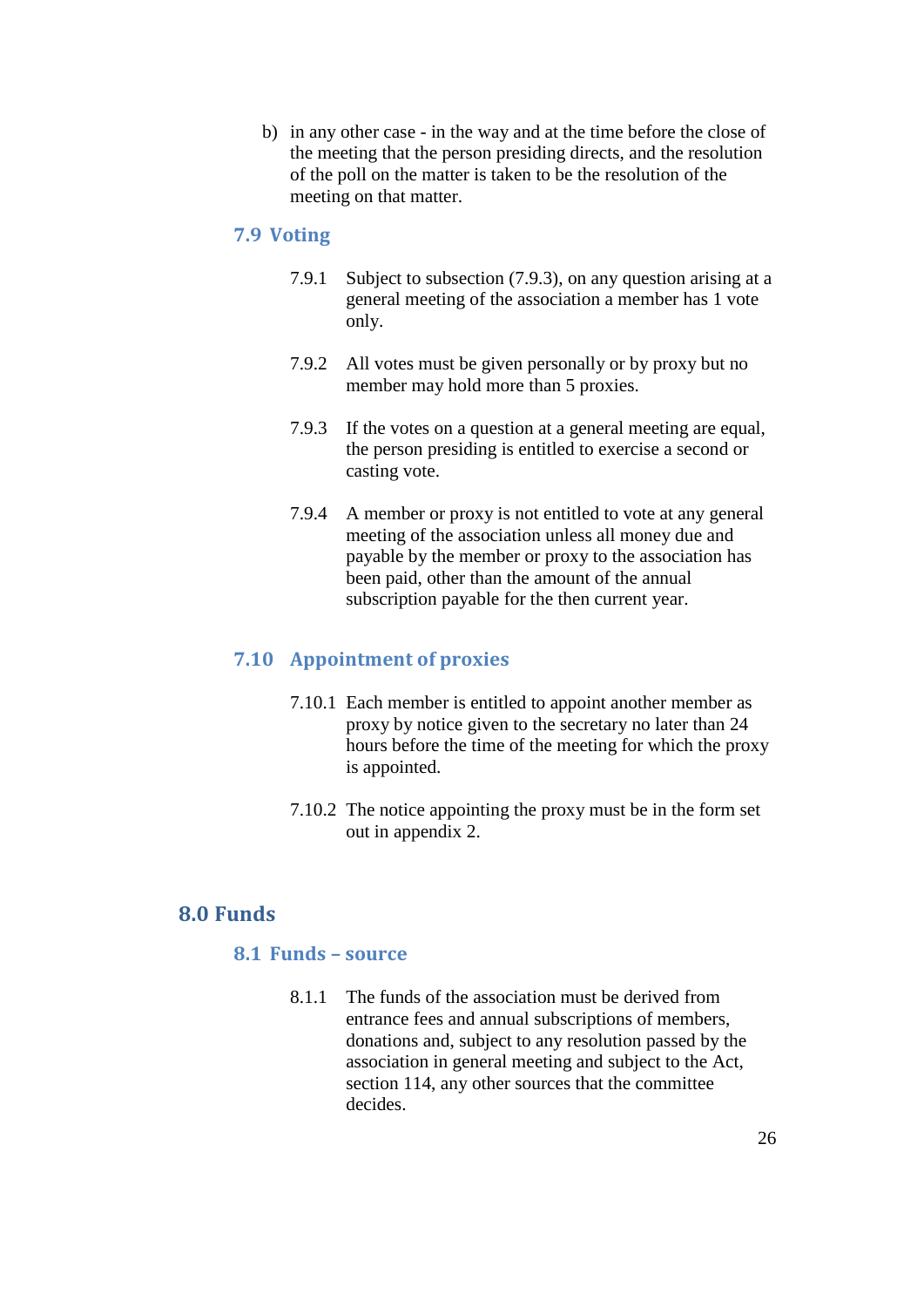- 8.1.2 All money received by the association must be deposited as soon as practicable and without deduction to the credit of the association's bank account.
- 8.1.3 The association must, as soon as practicable after receiving any money, issue an appropriate receipt.

#### <span id="page-26-0"></span>**8.2 Funds—management**

- 8.2.1 Subject to any resolution passed by the association in general meeting, the funds of the association must be used for the objects of the association in the way that the committee decides.
- 8.2.2 No portion shall be paid or transferred directly or indirectly by way of dividend, bonus or otherwise to members of the association.
- 8.2.3 Nothing in rule (8.2.2) shall prevent reasonable and proper remuneration to any officers or employees or any members in return for any properly authorised services rendered or for goods supplied in the ordinary course of business
- 8.2.4 All cheques, drafts, bills of exchange, promissory notes and other negotiable instruments must be signed by any 2 members of the committee or employees of the association, being members of the committee or employees authorised to do so by the committee.

## <span id="page-26-1"></span>**8.3 Accounts to be Kept**

True accounts shall be kept of:

- 8.3.1 all sums of money received and expended by the association and the matter in respect of which the receipt or expenditure takes place; and
- 8.3.2 the property, credits and liabilities of the association and, subject to any reasonable restrictions as to time and manner of inspecting them that may be imposed by the association for the time being, those accounts shall be open to the inspection of the members of the association.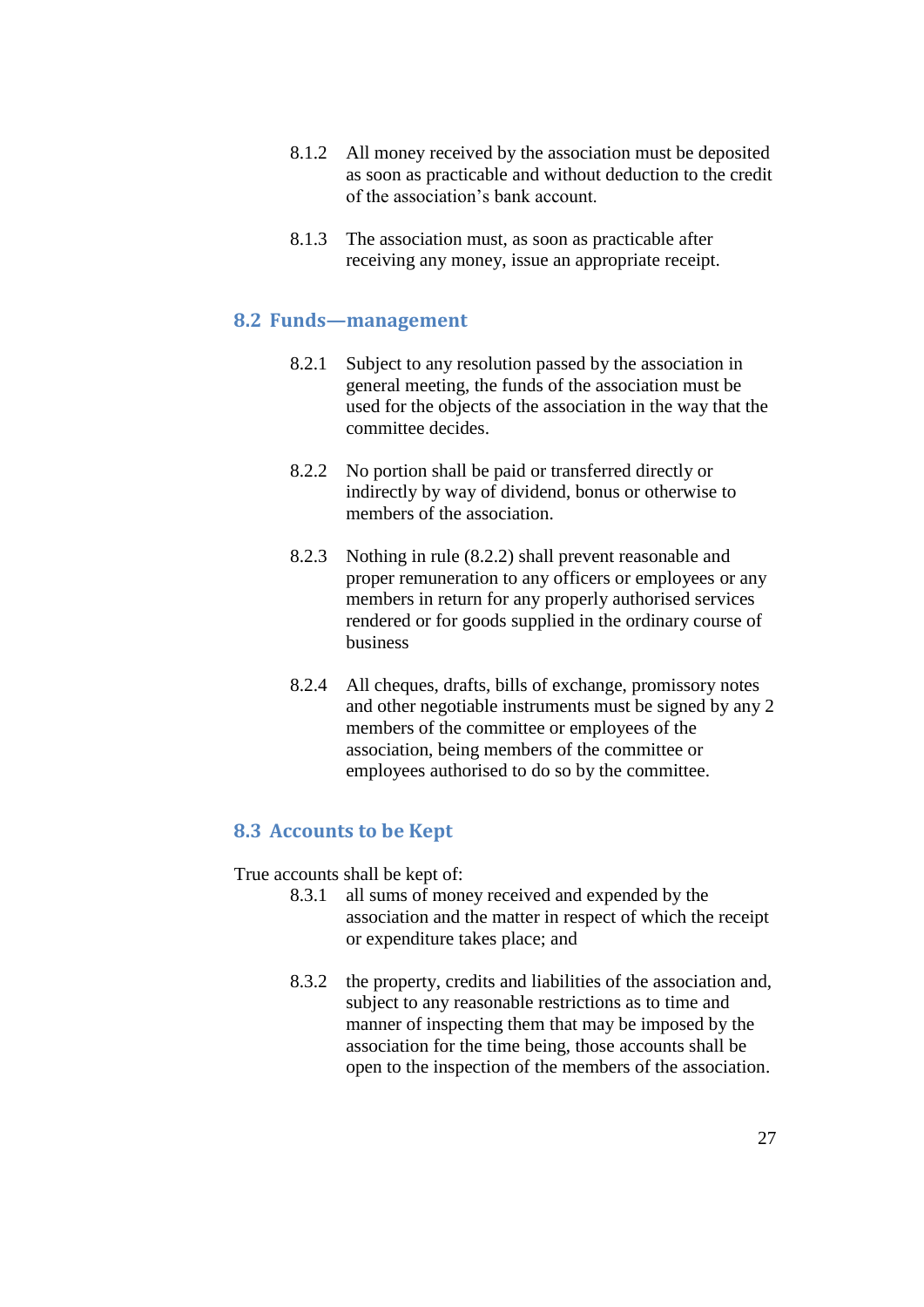## <span id="page-27-0"></span>**8.4 Audit of Accounts**

- 8.4.1 Appointment of Auditor At each annual general meeting of the association, the members shall appoint a person as the auditor. If an appointment is not made at the Annual General Meeting or of the office of auditor shall be vacant, the committee shall appoint an auditor of the association for the period until the next Annual General Meeting.
- 8.4.2 Auditors Statement -

Once at least in each financial year of the association, the accounts of the association shall be examined by the auditor and shall certify as to the correctness of the accounts of the association and shall report thereon to the members present at the next Annual General Meeting.

## <span id="page-27-1"></span>**9.0 Alteration of objects and rules**

Neither the objects of the association mentioned in the Act, section 29 nor these rules may be altered except in accordance with the Act.

## <span id="page-27-2"></span>**10.0 By-Laws**

The committee of management shall have power from time to time to make such By-laws as are in its opinion necessary and desirable for the proper control, administration and management of the Associations affairs, operations, finances, interests effects and property and amend and repeal from time to time such By-laws.

## <span id="page-27-3"></span>**11.0 Public officer**

- 11.1 The Association shall a person resident in the ACT to be the Public Officer according to the Act Section 57.
- 11.2 The public officer of the association may hold any office of the association in addition to the office of public officer.
- 11.3 The public officer shall comply with all relevant requirements of the Act, including the due notification of the said officer's full name and address and any subsequent changes therein.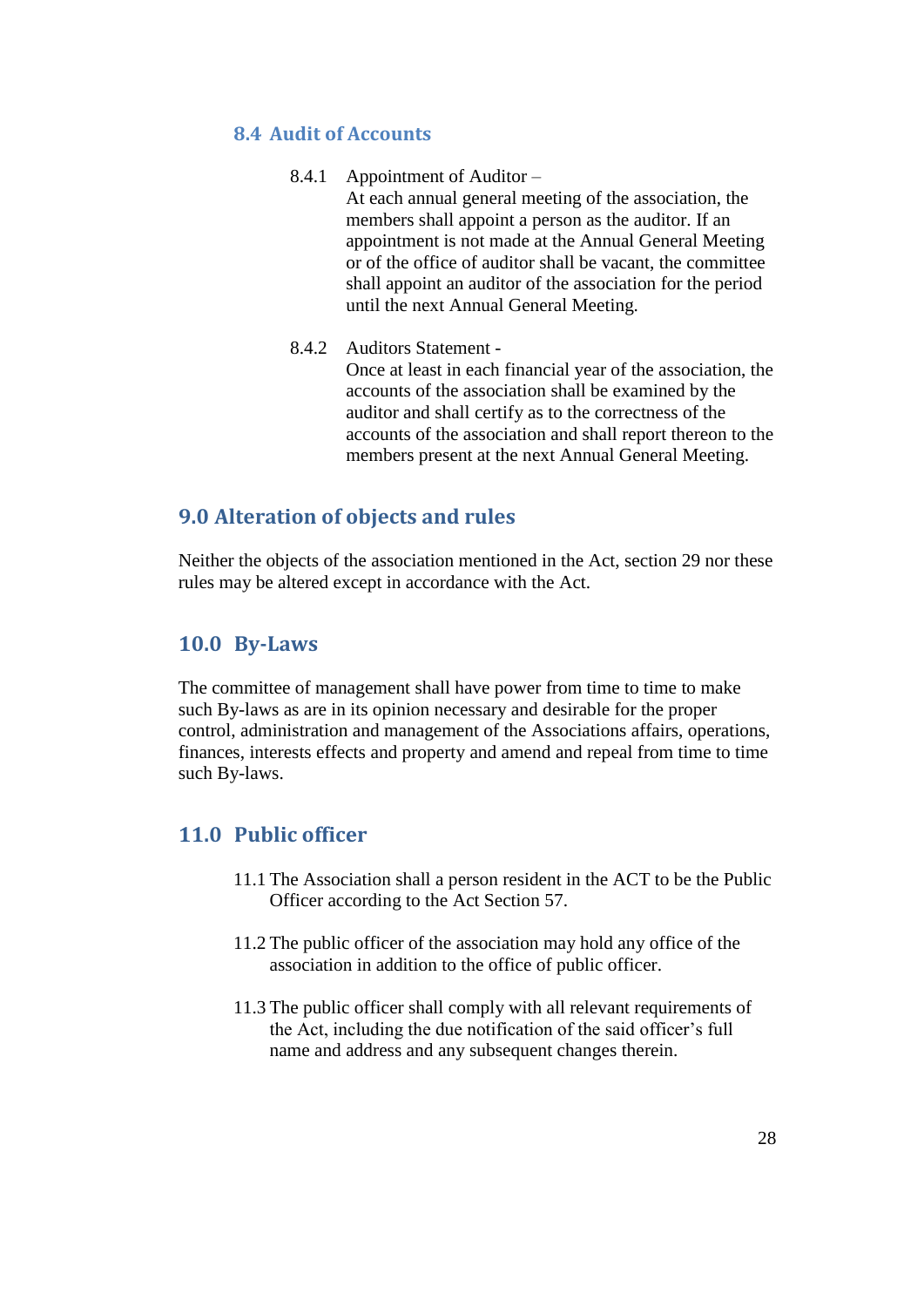## <span id="page-28-0"></span>**12.0 Common seal**

- 12.1 The common seal of the association must be kept in the custody of the secretary.
- 12.2 The common seal must not be attached to any instrument except by the authority of the committee and the attaching of the common seal must be attested by the signatures either of two members of the committee or of one member of the committee and of the secretary.

## <span id="page-28-1"></span>**13.0 Custody of Books**

Subject to the Act, the regulation and these rules, the secretary must keep in his or her custody or under his or her control all records, books, and other documents relating to the association.

## <span id="page-28-2"></span>**14.0 Inspection of Books**

The records, books and other documents of the association must be open to inspection at a place in the ACT, free of charge, by a member of the association at any reasonable hour.

## <span id="page-28-3"></span>**15.0 Service of notice**

For these rules, the association may serve a notice on a member by sending it by post to the member at the member's address shown in the register of members.

<span id="page-28-4"></span>*Note* For how documents may be served, see the Legislation Act, pt 19.5.

## **16.0 Winding Up and Distribution of Surplus Property**

- 16.1 An application for winding-up the Association may be made by a member or creditor of the Association, or by the registrar-general.
- 16.2 Upon the winding up or dissolution of the Association, its remaining assets, after such dissolution and the satisfaction of all its debts and liabilities shall be transferred to another organisation with similar purposes and to which income tax deductible gifts can be made.
	- 16.2.1 No property whatsoever will be paid to, or distributed among the Members, or former Members.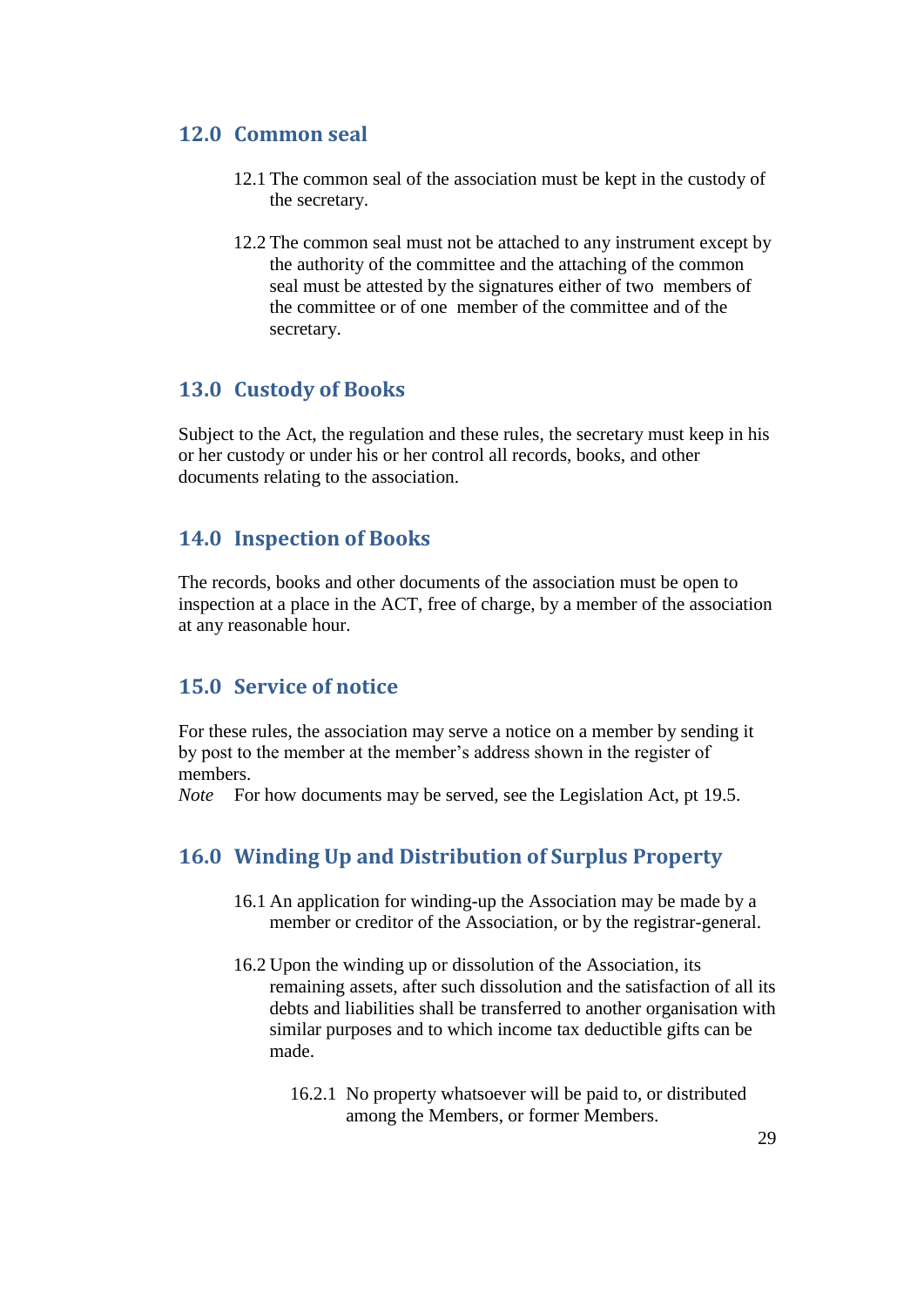- 16.2.2 The recipient association must be an association and which is incorporated under the Associations Incorporation Act, 1991 (92 (1) (a) and has similar objects, missions and directions as the Association and not be conducted for the profit or gain of its individual members.
- 16.2.3 The objects in the Constitution of the recipient association are principally for the benefit of the public and the advancement of the field of benefit of the public and the advancement of the field of human nutrition and health such as the prevention or treatment of lifestyle related disease (3.1.3, 3.2.1(b) and 3.2.1 (c))
- 16.2.4 The recipient association shall be determined by resolution of the Members.

## <span id="page-29-0"></span>**17.0 Revocation as a deductible gift recipient**

- 17.1 If the organisation is wound up or its endorsement as a deductible gift recipient is revoked (whichever occurs first), any surplus of the following assets shall be transferred to another organisation to which income tax deductible gifts can be made:
	- a) gifts of money or property for the principal purpose of the organisation
	- b) contributions made in relation to an eligible fundraising event held for the principal purpose of the organisation
	- c) money received by the organisation because of such gifts and contributions.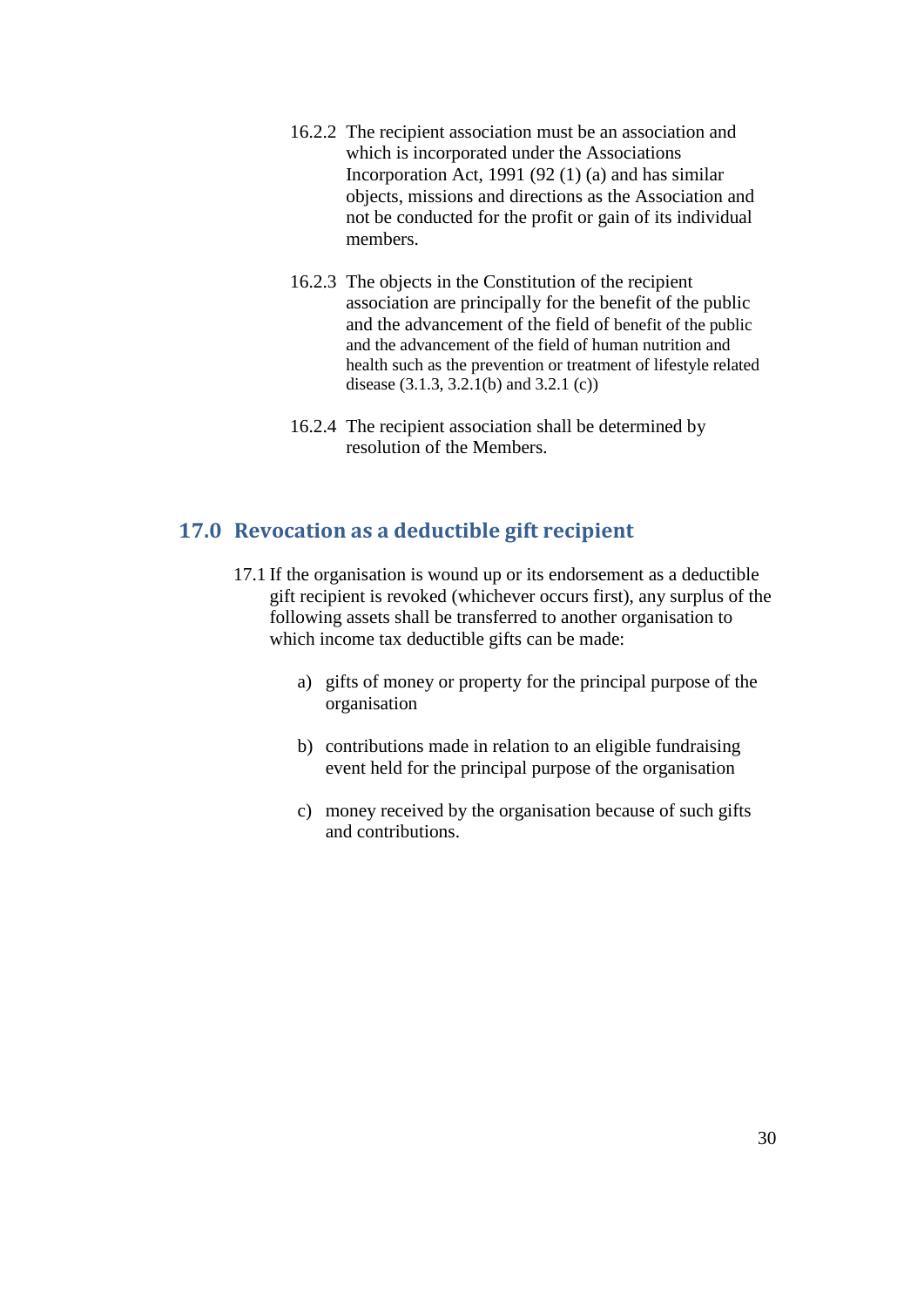## <span id="page-30-0"></span>**Appendix 1**

(see 5.3.1)

## **Application for membership of association**

..................................................................................................................... Incorporated (incorporated under the *Associations Incorporation Act 1991*) I, ...................................................................................................................... (*full name of applicant*) of ..................................................................................................................... (*address*) ..................................................................................apply to become (*occupation*) a member of the incorporated association. If I am admitted as a member, I agree to be bound by the rules of the association for the time being in force. ....................................... (*Signature of applicant*) Date ................................ I, ..................................................................................................................... (*full name*) a member of the association, nominate the applicant, who is personally known to me, for the membership of the association. ....................................... (*Signature of proposer*) Date ................................ I, ..................................................................................................................... (*full name*) a member of the association, second the nomination of the applicant, who is personally known to me, for membership of the association. ......................................... (*Signature of seconder*)

Date ................................